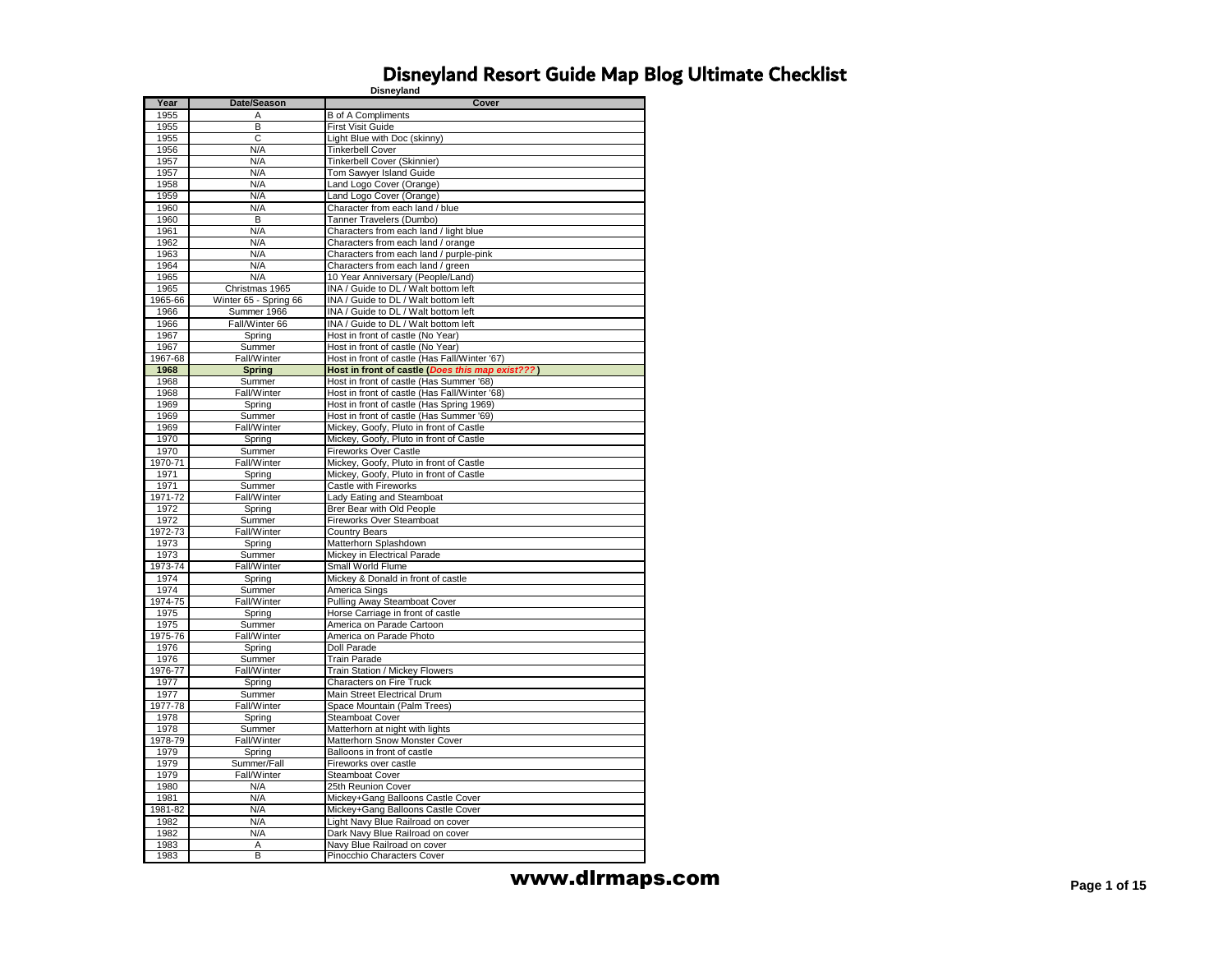| Year         | Date/Season                | Disneyland<br>Cover                                                  |
|--------------|----------------------------|----------------------------------------------------------------------|
| 1984         | Α                          | Donald Duck B-Day Cover                                              |
| 1984         | В                          | Castle Cover                                                         |
| 1984         | C                          | <b>Steamboat Cover</b>                                               |
| 1985         | A                          | Characters in 30 in front of Castle                                  |
| 1985         | B                          | Mickey&Minnie with Castle                                            |
| 1986         | Α                          | Castle at night Cover (Purple)                                       |
| 1986         | B                          | Castle at night Cover (Green)                                        |
| 1986         | C                          | <b>Trainstation Cover</b>                                            |
| 1987         | N/A                        | <b>Trainstation Cover</b>                                            |
| 1988         | Α                          | Family, Mickey, Balloons Cover                                       |
| 1988         | B                          | <b>Trainstation Cover</b>                                            |
| 1989         | A                          | Splash Mountain Opening Spring 1989                                  |
| 1989         | В                          | Splash Mountain Opening Summer 89                                    |
| 1989         | C                          | Splash Mountain Open Cover                                           |
| 1990         | Α                          | Pluto Mardi Gras Cover                                               |
| 1990         | B                          | Minnie Mardi Gras Cover                                              |
| 1991         | Α                          | Castle Watercolor Cover                                              |
| 1991         | B                          | Disney afternoon live (yellow)                                       |
| 1991         | C                          | Disney afternoon live (Red)                                          |
| 1991         | D                          | <b>Castle Snow Cover</b>                                             |
| 1992         | Ā                          | Castle at night (Imagination Rises)                                  |
| 1992         | B                          | Characters on Castle Bridge (1992)                                   |
| 1992         | C                          | Characters on Castle Bridge (No year)                                |
| 1993         |                            | Mickey's Toon Town                                                   |
| 1994         |                            | Mickey's Toon Town w/ Roger Rabbit                                   |
| 1994         | Early                      | Inside Disneyland Today                                              |
| 1994         | 07/09-07/15                | Inside Disneyland Today - Purple                                     |
| 1994         | 07/16-07/24                | Inside Disneyland Today - Purple                                     |
| 1994         | 07/23-07/29                | Inside Disneyland Today - Purple                                     |
| 1994         | 07/30-08/05                | Inside Disneyland Today - Purple                                     |
| 1994         | 08/06-08/12                | Inside Disneyland Today - Purple                                     |
| 1994         | 08/13-08/19                | Inside Disneyland Today - Purple                                     |
| 1994         | 08/20-08/26                | Inside Disneyland Today - Purple                                     |
| 1994         | 08/27-09/02                | Inside Disneyland Today - Purple                                     |
| 1994         | 09/03-09/09                | Inside Disneyland Today - Purple                                     |
| 1994         | 09/10-09/16                | Inside Disneyland Today - Purple                                     |
| 1994         | 09/17-09/18                | Inside Disneyland Today - Purple                                     |
| 1994         | 09/19-09/23                | Inside Disneyland Today - Purple                                     |
| 1994<br>1994 | 09/24-09/25                | Inside Disneyland Today - Purple                                     |
| 1994         | 09/26-09/30<br>10/01-10/02 | Inside Disneyland Today - Purple                                     |
| 1994         | 10/03-10/07                | Inside Disneyland Today - Purple<br>Inside Disneyland Today - Purple |
| 1994         | 10/08-10/09                | Inside Disneyland Today - Purple                                     |
| 1994         | 10/10-10/14                | Inside Disneyland Today - Purple - White Border                      |
| 1994         | 10/15-10/16                | Inside Disneyland Today - Purple - White Border                      |
| 1994         | 10/17-10/21                | Inside Disneyland Today - Purple - White Border                      |
| 1994         | 10/22-10/23                | Inside Disneyland Today - Purple - White Border                      |
| 1994         | 10/24-10/28                | Inside Disneyland Today - Purple - White Border                      |
| 1994         | 10/29-10/30                | Inside Disneyland Today - Purple - White Border                      |
| 1994         | 10/31-11/04                | Inside Disneyland Today - Purple - White Border                      |
| 1994         | 11/05-11/06                | Inside Disneyland Today - Purple - White Border                      |
| 1994         | 11/07-11/10                | Inside Disneyland Today - Purple - White Border                      |
| 1994         | 11/11-11/13                | Inside Disneyland Today - Purple - White Border                      |
| 1994         | 11/14-11/18                | Inside Disneyland Today - Purple - White Border                      |
| 1994         | 11/19-11/20                | Inside Disneyland Today - Purple - White Border                      |
| 1994         | 11/21-11/23                | Inside Disneyland Today - Purple - White Border                      |
| 1994         | 11/24-11/27                | Inside Disneyland Today - Purple - White Border                      |
| 1994         | 11/28-12/02                | Inside Disneyland Today - Purple - White Border                      |
| 1994         | 12/03-12/04                | Inside Disneyland Today - Purple - White Border                      |
| 1994         | 12/05-12/09                | Inside Disneyland Today - Purple - White Border                      |
| 1994         | 12/10-12/11                | Inside Disneyland Today - Purple - White Border                      |
| 1994         | 12/12-12/16                | Inside Disneyland Today - Purple - White Border                      |
| 1994         | 12/17-12/23                | Inside Disneyland Today - Purple - White Border                      |
| 1994         | 12/24-12/30                | Inside Disneyland Today - Purple - White Border                      |
| 1994         | 12/31-01/02                | Inside Disneyland Today - Purple - White Border                      |

**www.dlrmaps.com** Page 2 of 15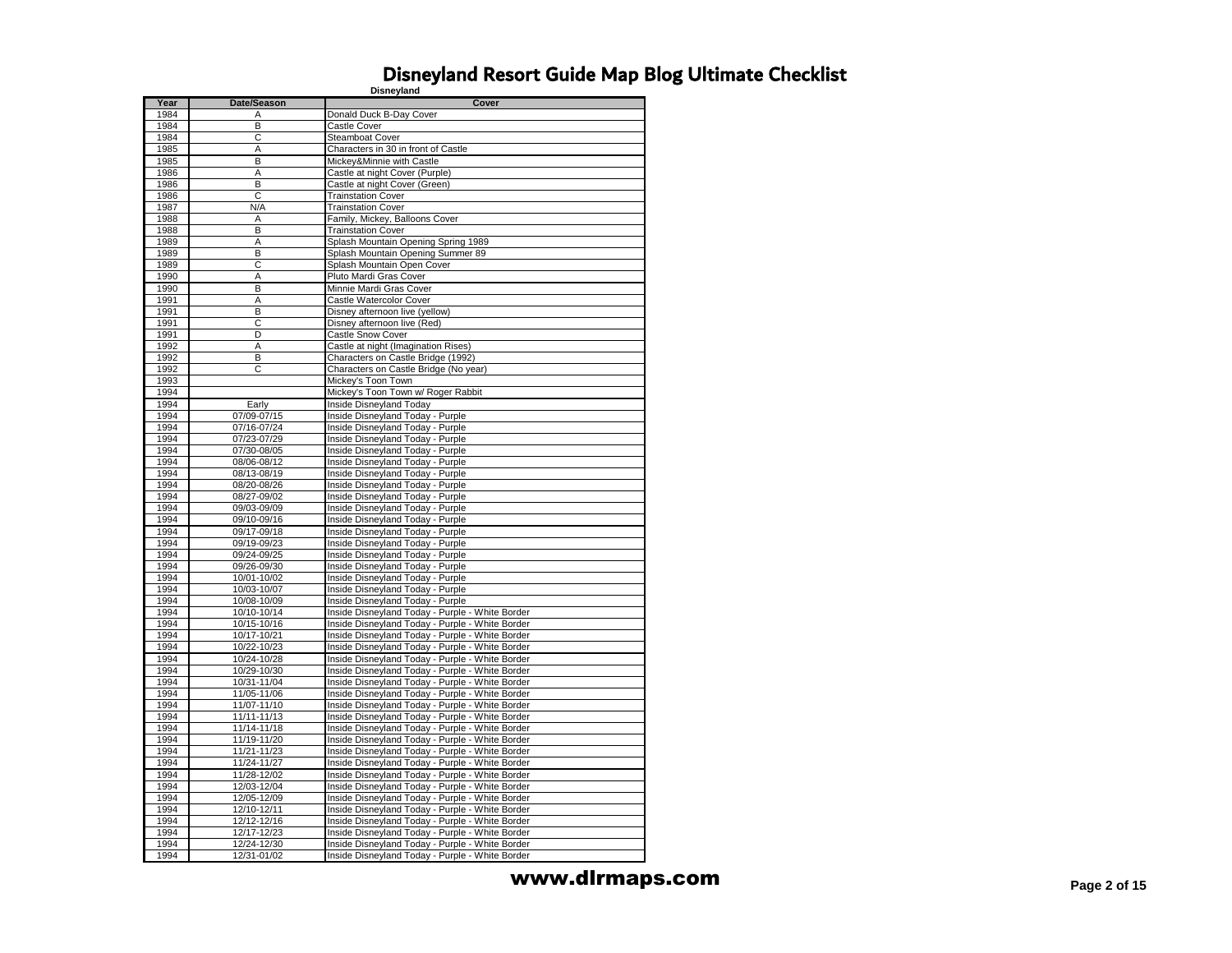|      |             | <b>שמ</b> צוע                                                    |
|------|-------------|------------------------------------------------------------------|
| Year | Date/Season | Cover                                                            |
| 1995 | 01/03-01/06 | Inside Disneyland Today - Purple - White Border                  |
| 1995 | 01/07-01/08 | Inside Disneyland Today - Purple - White Border                  |
| 1995 | 01/09-01/13 | Inside Disneyland Today - Purple - White Border                  |
| 1995 | 01/14-01/15 | Inside Disneyland Today - Purple - White Border                  |
| 1995 | 01/16-01/20 | Inside Disneyland Today - Purple - White Border                  |
| 1995 | 01/21-01/22 | Inside Disneyland Today - Purple - White Border                  |
| 1995 | 01/23-01/27 | Inside Disneyland Today - Purple - White Border                  |
| 1995 | 01/28-01/29 | Inside Disneyland Today - Purple - White Border                  |
| 1995 | 01/30-02/03 | Inside Disneyland Today - Purple - White Border                  |
| 1995 |             |                                                                  |
|      | 02/04-02/05 | Inside Disneyland Today - Purple - White Border                  |
| 1995 | 02/06-02/10 | Inside Disneyland Today - Purple - White Border                  |
| 1995 | 02/11-02/12 | Inside Disneyland Today - Purple - White Border                  |
| 1995 | 02/13-02/17 | Inside Disneyland Today - Purple - White Border                  |
| 1995 | 02/18-02/20 | Inside Disneyland Today - Purple - White Border                  |
| 1995 | 02/21-02/24 | Inside Disneyland Today - Purple - White Border                  |
| 1995 | 02/25-02/26 | Inside Disneyland Today - Purple - White Border                  |
| 1995 | 02/27-03/03 | Inside Disneyland Today - Purple - White Border                  |
| 1995 | 03/04-03/05 | Inside Disneyland Today - Indiana Jones Adventure                |
| 1995 | 03/06-03/09 | Inside Disneyland Today - Indiana Jones Adventure                |
| 1995 | 03/10-03/12 | Inside Disneyland Today - Indiana Jones Adventure                |
| 1995 | 03/13-03/16 | Inside Disneyland Today - Indiana Jones Adventure                |
| 1995 | 03/17-03/19 | Inside Disneyland Today - Indiana Jones Adventure                |
| 1995 | 03/20-03/23 | Inside Disneyland Today - Indiana Jones Adventure                |
| 1995 | 03/24-03/26 | Inside Disneyland Today - Indiana Jones Adventure                |
| 1995 | 03/27-03/30 | Inside Disneyland Today - Indiana Jones Adventure                |
| 1995 | 03/31-04/02 | Inside Disneyland Today - Indiana Jones Adventure                |
| 1995 | 04/03-04/06 | Inside Disneyland Today - Indiana Jones Adventure                |
| 1995 | 04/07-04/13 |                                                                  |
|      |             | Inside Disneyland Today - Indiana Jones Adventure                |
| 1995 | 04/14-04/20 | Inside Disneyland Today - Indiana Jones Adventure                |
| 1995 | 04/21-04/23 | Inside Disneyland Today - Indiana Jones Adventure                |
| 1995 | 04/24-04/27 | Inside Disneyland Today - Indiana Jones Adventure                |
| 1995 | 04/28-04/30 | Inside Disneyland Today - Indiana Jones Adventure                |
| 1995 | 05/01-05/04 | Inside Disneyland Today - Indiana Jones Adventure                |
| 1995 | 05/05-05/07 | Inside Disneyland Today - Indiana Jones Adventure                |
| 1995 | 05/08-05/11 | Inside Disneyland Today - Indiana Jones Adventure                |
| 1995 | 05/12-05/14 | Inside Disneyland Today - Indiana Jones Adventure                |
| 1995 | 05/15-05/18 | Inside Disneyland Today - Indiana Jones Adventure                |
| 1995 | 05/19-05/21 | Inside Disneyland Today - Indiana Jones Adventure                |
| 1995 | 05/22-05/25 | Inside Disneyland Today - Indiana Jones Adventure                |
| 1995 | 05/26-05/29 | Inside Disneyland Today - Indiana Jones Adventure                |
| 1995 | 05/30-06/01 | Inside Disneyland Today - Indiana Jones Adventure                |
| 1995 | 06/02-06/04 | Inside Disneyland Today - Indiana Jones Adventure                |
| 1995 | 06/05-06/08 | Inside Disneyland Today - Indiana Jones Adventure                |
| 1995 | 06/09-06/11 | Inside Disneyland Today - Indiana Jones Adventure                |
| 1995 | 06/12-06/15 | Inside Disneyland Today - Indiana Jones Adventure                |
| 1995 | 06/16-06/22 | Inside Disneyland Today - Indiana Jones Adventure                |
| 1995 | 06/23-06/29 | Inside Disneyland Today - Indiana Jones Adventure                |
| 1995 | 06/30-07/06 | Inside Disneyland Today - Indiana Jones Adventure                |
| 1995 | 07/07-07/13 | Inside Disneyland Today - Indiana Jones Adventure                |
|      |             |                                                                  |
| 1995 | 07/14-07/20 | Inside Disneyland Today - Indiana Jones Adventure                |
| 1995 | 07/21-07/27 | Inside Disneyland Today - Indiana Jones Adventure                |
| 1995 | 07/28-08/03 | Inside Disneyland Today - Indiana Jones Adventure                |
| 1995 | 08/04-08/10 | Inside Disneyland Today - Indiana Jones Adventure                |
| 1995 | 08/11-08/17 | Inside Disneyland Today - Indiana Jones Adventure                |
| 1995 | 08/18-08/24 | Inside Disneyland Today - Indiana Jones Adventure                |
| 1995 | 08/25-08/31 | Inside Disneyland Today - Pocahontas/Indiana Jones               |
| 1995 | 09/01-09/07 | Inside Disneyland Today - Pocahontas/Indiana Jones               |
| 1995 | 09/08-09/10 | Inside Disneyland Today - Pocahontas/Indiana Jones               |
| 1995 | 09/11-09/22 | <b>UNKNOWN - Could be multiple guides within this date range</b> |
| 1995 | 09/23-09/24 | Inside Disneyland Today - Pocahontas/Indiana Jones               |
| 1995 | 09/25-09/29 | Inside Disneyland Today - Pocahontas/Indiana Jones               |
| 1995 | 09/30-10/01 | Inside Disneyland Today - Pocahontas/Indiana Jones               |
| 1995 | 10/02-10/06 | Inside Disneyland Today - Pocahontas/Indiana Jones               |
| 1995 | 10/07-10/08 | Inside Disneyland Today - Pocahontas/Indiana Jones               |
| 1995 | 10/09-10/13 | Inside Disneyland Today - Pocahontas/Indiana Jones               |
|      |             |                                                                  |

**www.dlrmaps.com** Page 3 of 15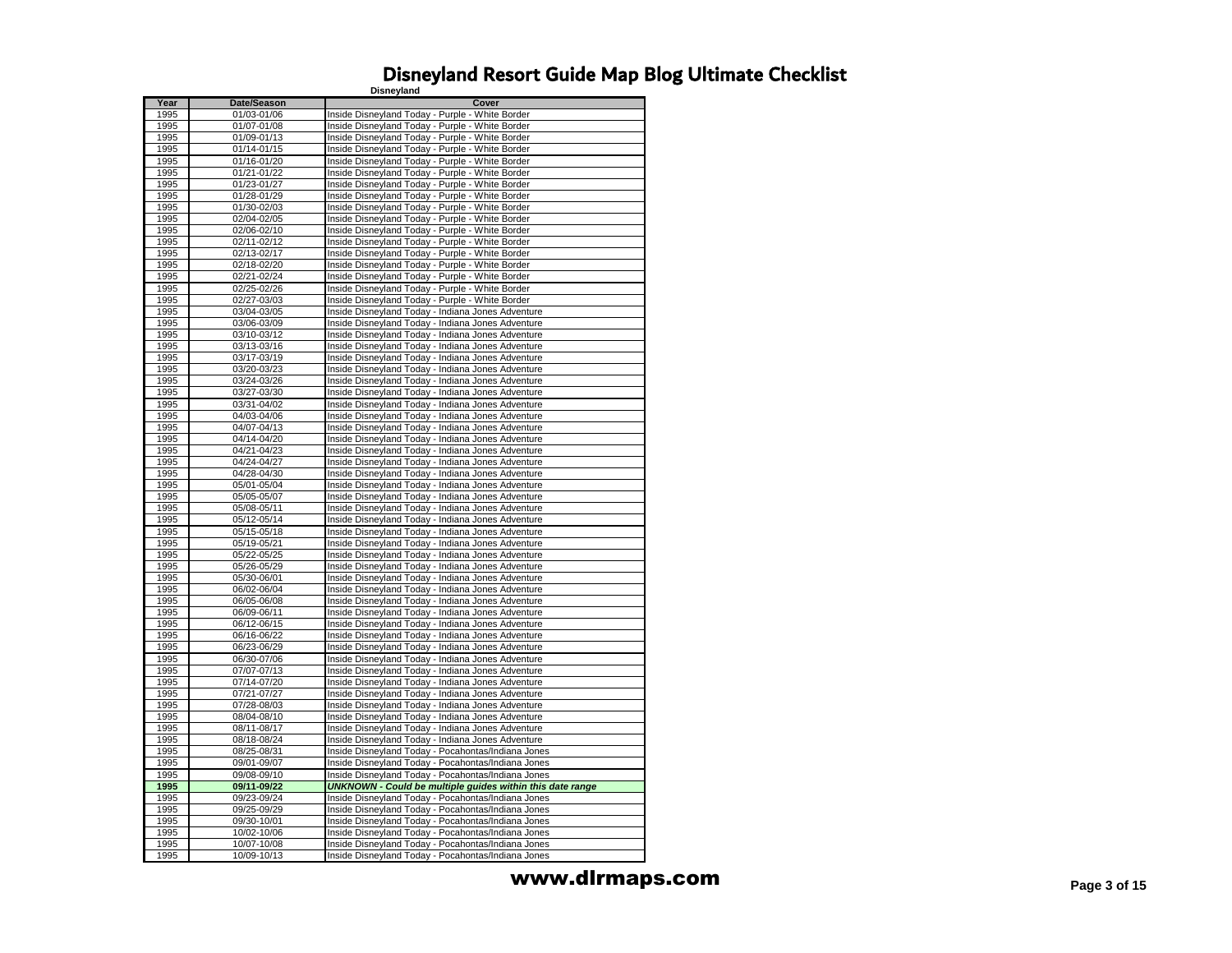| Year | Date/Season | Disneyland<br>Cover                                              |
|------|-------------|------------------------------------------------------------------|
| 1995 | 10/14-10/15 | Inside Disneyland Today - Pocahontas/Indiana Jones               |
| 1995 | 10/16-10/20 | Inside Disneyland Today - Pocahontas/Indiana Jones               |
| 1995 | 10/21-10/22 | Inside Disneyland Today - Pocahontas/Indiana Jones               |
| 1995 | 10/23-10/27 | Inside Disneyland Today - Pocahontas/Indiana Jones               |
| 1995 | 10/28-10/29 | Inside Disneyland Today - Pocahontas/Indiana Jones               |
| 1995 | 10/30-11/03 | Inside Disneyland Today - Pocahontas/Indiana Jones               |
| 1995 | 11/04-11/05 | Inside Disneyland Today - Pocahontas/Indiana Jones               |
| 1995 | 11/06-11/10 | Inside Disneyland Today - Pocahontas/Indiana Jones               |
| 1995 | 11/11-11/12 | Inside Disneyland Today - Pocahontas/Indiana Jones               |
| 1995 | 11/13-11/22 | <b>UNKNOWN - Could be multiple guides within this date range</b> |
| 1995 | 11/23-11/26 | Inside Disneyland Today - Pocahontas/Indiana Jones               |
| 1995 | 11/27-12/01 | Inside Disneyland Today - Pocahontas/Indiana Jones               |
| 1995 | 12/02-12/03 | Inside Disneyland Today - Pocahontas/Indiana Jones               |
| 1995 | 12/04-12/08 | Inside Disneyland Today - Pocahontas/Indiana Jones               |
| 1995 | 12/09-12/10 | Inside Disneyland Today - Pocahontas/Indiana Jones               |
| 1995 | 12/11-12/15 | Inside Disneyland Today - Pocahontas/Indiana Jones               |
| 1995 | 12/16-12/22 |                                                                  |
|      |             | Inside Disneyland Today - Pocahontas/Indiana Jones               |
| 1995 | 12/23-12/29 | Inside Disneyland Today - Pocahontas/Indiana Jones               |
| 1995 | 12/30-01/01 | Inside Disneyland Today - Pocahontas/Indiana Jones               |
| 1996 | 01/06-01/07 | Inside Disneyland Today - Pocahontas/Indiana Jones               |
| 1996 | 01/08-01/12 | Disneyland Today - Peter Pan                                     |
| 1996 | 01/13-01/14 | Inside Disneyland Today - Pocahontas/Indiana Jones               |
| 1996 | 01/15       | Disneyland Today - Peter Pan/Pocahontas                          |
| 1996 | January M-F | Disneyland Today - Peter Pan                                     |
| 1996 | January S-S | Disneyland Today - Peter Pan/Pocahontas                          |
| 1996 | 01/27-01/28 | Disneyland Today - Peter Pan/Toy Story Funhouse                  |
| 1996 | 01/29-02/02 | Disneyland Today - Peter Pan/Toy Story Funhouse                  |
| 1996 | 02/03-02/04 | Disneyland Today - Peter Pan/Toy Story Funhouse                  |
| 1996 | 02/05-02/09 | Disneyland Today - Peter Pan/Toy Story Funhouse                  |
| 1996 | 02/10-02/11 | Disneyland Today - Peter Pan/Toy Story Funhouse                  |
| 1996 | 02/12-02/16 | Disneyland Today - Peter Pan/Toy Story Funhouse                  |
| 1996 | 02/14-02/20 | Disneyland Today - Peter Pan                                     |
| 1996 | 02/17-02/19 | Disneyland Today - Peter Pan/Toy Story Funhouse                  |
| 1996 | 02/20-02/23 | Disneyland Today - Peter Pan/Toy Story Funhouse                  |
| 1996 | 02/24-02/25 | Disneyland Today - Peter Pan/Toy Story Funhouse                  |
| 1996 | 02/26-03/01 | Disneyland Today - Peter Pan/Mighty Ducks Fanfair '96            |
| 1996 | 03/02-03/03 | Disneyland Today - Peter Pan/Toy Story Funhouse                  |
| 1996 | 03/04-03/07 | Disneyland Today - Peter Pan/Toy Story Funhouse                  |
| 1996 | 03/08-03/10 | Disneyland Today - Peter Pan/Toy Story Funhouse                  |
| 1996 | 03/11-03/14 | Disneyland Today - Peter Pan/Toy Story Funhouse                  |
| 1996 | 03/15-03/17 | Disneyland Today - Peter Pan/Toy Story Funhouse                  |
| 1996 | 03/18-03/21 | Disneyland Today - Peter Pan/Toy Story Funhouse                  |
| 1996 | 03/22-03/24 | Disneyland Today - Peter Pan/Toy Story Funhouse                  |
| 1996 | 03/25-03/28 | Disneyland Today - Peter Pan/Toy Story Funhouse                  |
| 1996 | 03/29-04/05 | Disneyland Today - Peter Pan/Toy Story Funhouse                  |
| 1996 | 04/06-04/12 | Disneyland Today - Peter Pan/Toy Story Funhouse                  |
| 1996 | 04/13-04/14 | Disneyland Today - Peter Pan/Toy Story Funhouse                  |
| 1996 | 04/15-04/18 | Disneyland Today - Peter Pan/Toy Story Funhouse                  |
| 1996 | 04/19-04/21 | Disneyland Today - Peter Pan/Toy Story Funhouse                  |
| 1996 | 04/22-04/25 | Disneyland Today - Peter Pan/Toy Story Funhouse                  |
| 1996 | 04/26-04/28 | Disneyland Today - Peter Pan/Toy Story Funhouse                  |
| 1996 | 04/29-05/02 | Disneyland Today - Peter Pan/Toy Story Funhouse                  |
| 1996 | 05/03-05/05 | Disneyland Today - Peter Pan/Toy Story Funhouse                  |
| 1996 | 05/06-05/09 | Disneyland Today - Peter Pan/Toy Story Funhouse                  |
| 1996 | 05/10-05/12 | Disneyland Today - Peter Pan/Toy Story Funhouse                  |
| 1996 | 05/13-05/16 | Disneyland Today - Peter Pan/Toy Story Funhouse                  |
| 1996 | 05/17-05/19 | Disneyland Today - Peter Pan/Toy Story Funhouse                  |
| 1996 | 05/20-05/23 | Disneyland Today - Peter Pan/Toy Story Funhouse                  |
| 1996 | 05/24-05/27 | Disneyland Today - Peter Pan/Toy Story Funhouse                  |
| 1996 | 05/28-05/30 | Disneyland Today - Peter Pan/Electrical Parade Farewell Season   |
| 1996 | 05/31-06/02 | Disneyland Today - Peter Pan/Electrical Parade Farewell Season   |
| 1996 | 06/03-06/06 | Disneyland Today - Peter Pan/Electrical Parade Farewell Season   |
| 1996 | 06/07-06/09 | Disneyland Today - Peter Pan/Electrical Parade Farewell Season   |
| 1996 | 06/10-06/13 | Disneyland Today - Peter Pan/Electrical Parade Farewell Season   |
| 1996 | 06/14-06/16 | Disneyland Today - Peter Pan/Electrical Parade Farewell Season   |
|      |             |                                                                  |

**www.dlrmaps.com** Page 4 of 15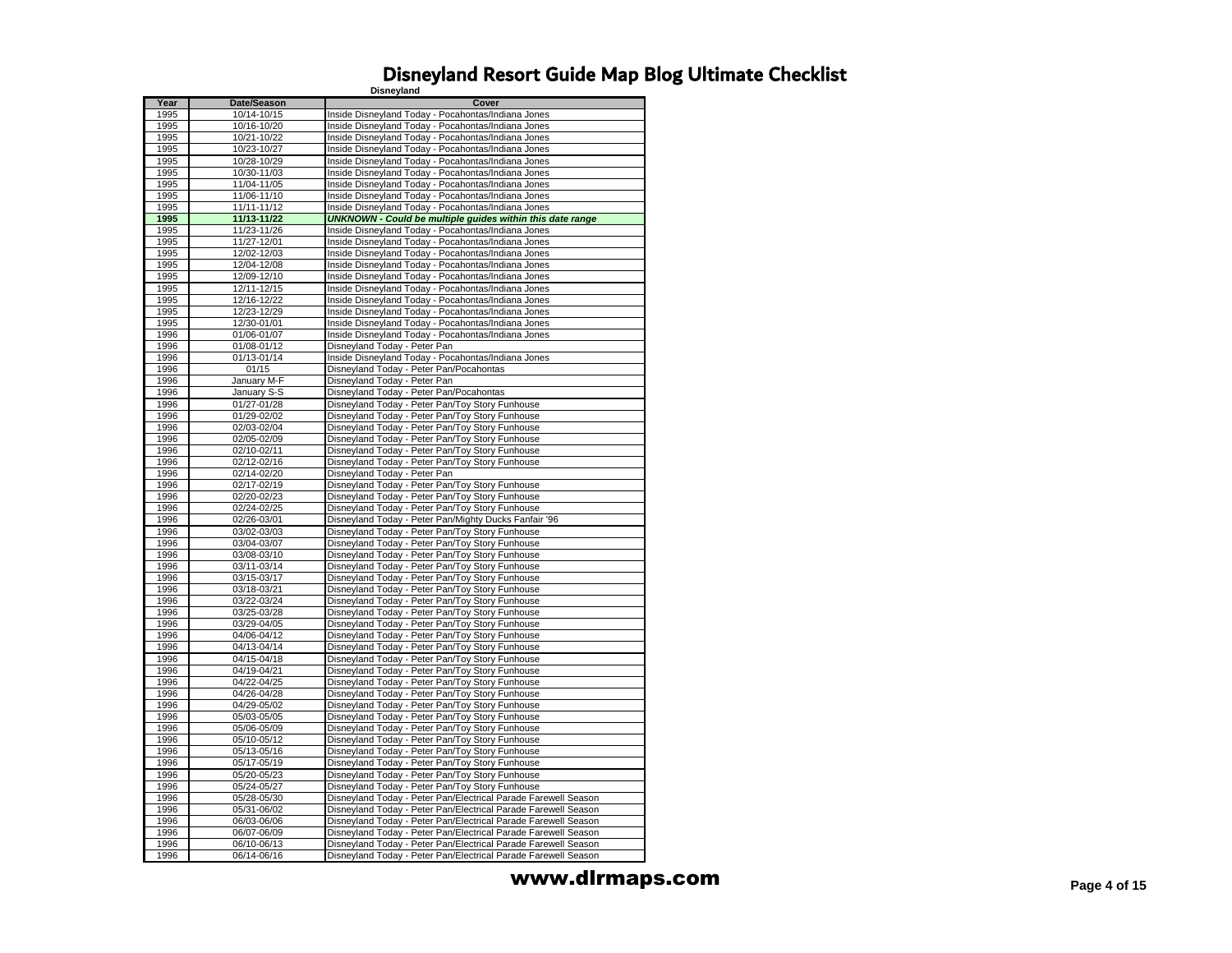| Year | Date/Season       | Disneyianu<br>Cover                                                  |
|------|-------------------|----------------------------------------------------------------------|
|      |                   |                                                                      |
| 1996 | 06/17-06/20       | Disneyland Today - Peter Pan/Electrical Parade Farewell Season       |
| 1996 | 06/21-06/23       | Disneyland Today - Hunchback of Notre Dame Festival of Fools         |
| 1996 | 06/24-06/27       | Disneyland Today - Hunchback of Notre Dame Festival of Fools         |
| 1996 | 06/28-07/04       | Disneyland Today - Hunchback of Notre Dame Festival of Fools         |
| 1996 | 07/05-07/11       | Disneyland Today - Hunchback of Notre Dame Festival of Fools         |
| 1996 | 07/12-07/18       | Disneyland Today - Hunchback of Notre Dame Festival of Fools         |
| 1996 | 07/19-07/25       | Disneyland Today - Hunchback of Notre Dame Festival of Fools         |
|      |                   |                                                                      |
| 1996 | 07/26-08/01       | Disneyland Today - Hunchback of Notre Dame Festival of Fools         |
| 1996 | 08/02-08/08       | Disneyland Today - Hunchback of Notre Dame Festival of Fools         |
| 1996 | 08/09-08/15       | Disneyland Today - Hunchback of Notre Dame Festival of Fools/MSEP    |
| 1996 | 08/16-08/22       | Disneyland Today - Hunchback of Notre Dame Festival of Fools/MSEP    |
| 1996 | 08/23-08/29       | Disneyland Today - Hunchback of Notre Dame Festival of Fools/MSEP    |
| 1996 | 08/30-09/05       | Disneyland Today - Hunchback of Notre Dame Festival of Fools/MSEP    |
| 1996 | 09/05-09/25       | Disneyland Today - Hunchback of Notre Dame - Special Full Cover      |
| 1996 | 09/13-09/15       | Disneyland Today - Main Street Electrical Parade Glowing Away        |
|      |                   |                                                                      |
| 1996 | 09/16-09/19       | Disneyland Today - Main Street Electrical Parade Glowing Away        |
| 1996 | 09/20-09/22       | Disneyland Today - Main Street Electrical Parade Glowing Away        |
| 1996 | 09/23-09/26       | Disneyland Today - Main Street Electrical Parade Glowing Away        |
| 1996 | 09/27-09/29       | Disneyland Today - Main Street Electrical Parade Charity Benefit     |
| 1996 | 09/30-10/03       | Disneyland Today - Main Street Electrical Parade Charity Benefit     |
| 1996 | 10/04-10/06       | Disneyland Today - Main Street Electrical Parade Charity Benefit     |
| 1996 | 10/07-10/10       | Disneyland Today - Main Street Electrical Parade Charity Benefit     |
| 1996 | 10/11-10/15       | Disneyland Today - Main Street Electrical Parade Charity Benefit     |
| 1996 | 10/16-10/17       |                                                                      |
|      |                   | Disneyland Today - Main Street Electrical Parade Charity Benefit     |
| 1996 | 10/19-10/20       | Disneyland Today - Main Street Electrical Parade Charity Benefit     |
| 1996 | 10/18,10/21-10/25 | Disneyland Today - Main Street Electrical Parade Charity Benefit     |
| 1996 | 10/26-10/27       | Disneyland Today - Main Street Electrical Parade Charity Benefit     |
| 1996 | 10/28-10/31       | Disneyland Today - Main Street Electrical Parade Charity Benefit     |
| 1996 | 11/01-11/03       | Disneyland Today - Main Street Electrical Parade Charity Benefit     |
| 1996 | 11/04-11/05       | Disneyland Today - Main Street Electrical Parade Charity Benefit     |
| 1996 | 11/06-11/08       | Disneyland Today - Main Street Electrical Parade Charity Benefit     |
| 1996 | 11/09-11/10       | Disneyland Today - Main Street Electrical Parade Charity Benefit     |
| 1996 | 11/11-11/15       | Disneyland Today - Main Street Electrical Parade Charity Benefit     |
|      |                   |                                                                      |
| 1996 | 11/16-11/17       | Disneyland Today - Main Street Electrical Parade Charity Benefit     |
| 1996 | 11/18-11/22       | Disneyland Today - Main Street Electrical Parade Charity Benefit     |
| 1996 | 11/23-11/25       | Disneyland Today - Main Street Electrical Parade Charity Benefit     |
| 1996 | 11/26-11/27       | Disneyland Today - Main Street Electrical Parade Charity Benefit     |
| 1996 | 11/28-12/01       | Disneyland Today - Main Street Electrical Parade Charity Benefit     |
| 1996 | 12/02-12/06       | Disneyland Today - Hunchback of Notre Dame Festival of Fools         |
| 1996 | 12/07-12/08       | Disneyland Today - Hunchback of Notre Dame Festival of Fools/Holiday |
| 1996 | 12/09-12/13       | Disneyland Today - Hunchback of Notre Dame Festival of Fools/Holiday |
| 1996 | 12/14-12/15       |                                                                      |
|      |                   | Disneyland Today - Mickey & Minnie X-Mas Cartoon/Holiday             |
| 1996 | 12/16-12/20       | Disneyland Today - Mickey & Minnie X-Mas Cartoon/Holiday             |
| 1996 | 12/21-12/27       | Disneyland Today - Mickey & Minnie X-Mas Cartoon/Holiday             |
| 1996 | 12/28-12/30       | Disneyland Today - Mickey & Minnie X-Mas Cartoon/Holiday             |
| 1996 | 12/31             | Disneyland Today - Happy New Year                                    |
| 1997 | 01/01-01/05       | Disneyland Today - Mickey & Minnie X-Mas Cartoon/Holiday             |
| 1997 | 01/06-01/10       | Disneyland Today - Sand Castle/Let's Go Play                         |
| 1997 | 01/11-01/12       | Disneyland Today - Sand Castle/Let's Go Play                         |
| 1997 | $01/13 - 01/17$   | Disneyland Today - Sand Castle/Let's Go Play                         |
| 1997 | 01/18-01/20       | Disneyland Today - Hunchback of Notre Dame Festival of Fools         |
| 1997 | 01/21-01/24       | Disneyland Today - Castle Background                                 |
| 1997 |                   |                                                                      |
|      | 01/25-01/26       | Disneyland Today - Hunchback of Notre Dame Festival of Fools         |
| 1997 | 01/27-01/31       | Disneyland Today - Castle Background                                 |
| 1997 | 02/01-02/02       | Disneyland Today - Hunchback of Notre Dame Festival of Fools         |
| 1997 | 02/03-02/07       | Disneyland Today - Castle Background                                 |
| 1997 | 02/08-02/09       | Disneyland Today - Hunchback of Notre Dame Festival of Fools         |
| 1997 | 02/10-02/13       | Disneyland Today - Castle Background                                 |
| 1997 | 02/14-02/17       | Disneyland Today - Hunchback of Notre Dame Festival of Fools         |
| 1997 | 02/18-02/23       | <b>UNKNOWN - Could be multiple guides within this date range</b>     |
| 1997 | 02/24-02/28       | Disneyland Today - Castle Background                                 |
| 1997 | 03/01-03/02       | Disneyland Today - Hunchback of Notre Dame Festival of Fools         |
|      |                   |                                                                      |
| 1997 | 03/03-03/06       | <b>UNKNOWN - Could be multiple guides within this date range</b>     |
| 1997 | 03/07-03/09       | Disneyland Today - Hunchback of Notre Dame Festival of Fools         |
| 1997 | 03/10-03/13       | Disneyland Today - Star Wars Days                                    |

**www.dlrmaps.com** Page 5 of 15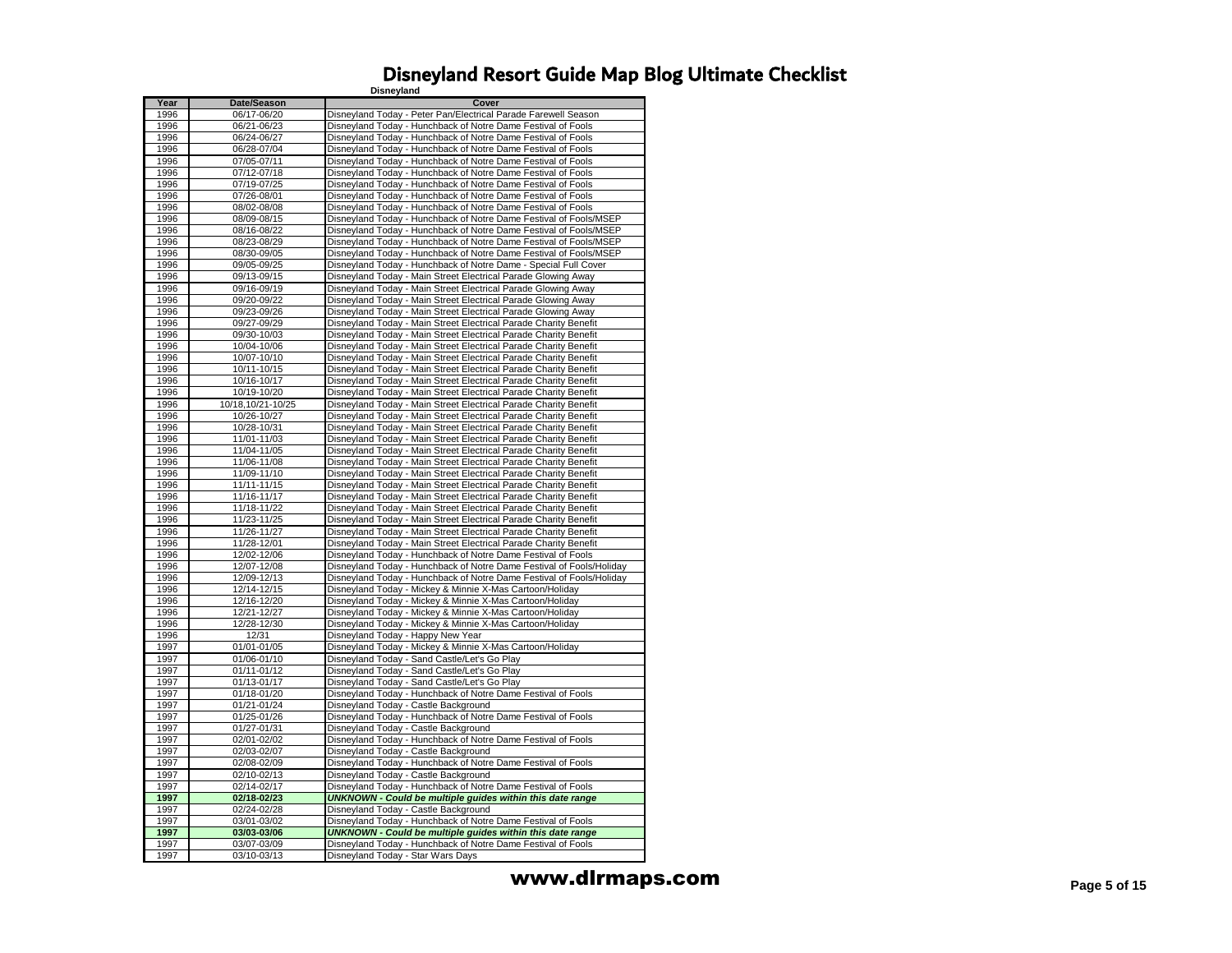|              |                            | Disneyland<br>Cover                                                                                              |
|--------------|----------------------------|------------------------------------------------------------------------------------------------------------------|
| Year<br>1997 | Date/Season<br>03/14-03/16 | Disneyland Today - Star Wars Days                                                                                |
| 1997         | 03/17-03/20                | Disneyland Today - Star Wars Days                                                                                |
| 1997         | 03/21-03/27                | Disneyland Today - Castle Background                                                                             |
| 1997         | 03/28-04/03                | Disneyland Today - Hunchback of Notre Dame Festival of Fools                                                     |
| 1997         | 04/04-04/06                | Disneyland Today - Star Wars Days                                                                                |
| 1997         | 04/07-04/10                | Disneyland Today - Hunchback of Notre Dame Festival of Fools                                                     |
| 1997         | 04/11-04/13                | Disneyland Today - Hunchback of Notre Dame Festival of Fools                                                     |
| 1997         | 04/14-04/17                | Disneyland Today - Hunchback of Notre Dame Festival of Fools                                                     |
| 1997         | 04/18-04/20                | Disneyland Today - Hunchback of Notre Dame Festival of Fools                                                     |
| 1997         | 04/21-04/24                | Disneyland Today - Castle Background                                                                             |
| 1997         | 04/25-04/27                | Disneyland Today - Hunchback of Notre Dame Festival of Fools                                                     |
| 1997         | 04/28-05/01                | Disneyland Today - The Spirit of Pocahontas                                                                      |
| 1997         | 05/02-05/04                | Disneyland Today - Hunchback of Notre Dame Festival of Fools                                                     |
| 1997         | 05/05-05/08                | Disneyland Today - The Spirit of Pocahontas                                                                      |
| 1997         | 05/09-05/11                | Disneyland Today - Hunchback of Notre Dame Festival of Fools                                                     |
| 1997         | 05/12-05/15                | Disneyland Today - Hunchback of Notre Dame Festival of Fools                                                     |
| 1997         | 05/16-05/18                | Disneyland Today - Hunchback of Notre Dame Festival of Fools                                                     |
| 1997         | 05/19-05/22                | Disneyland Today - The Spirit of Pocahontas                                                                      |
| 1997         | 05/23-05/26                | Disneyland Today - Light Magic/Castle in Corner                                                                  |
| 1997         | 05/27-05/29                | Disneyland Today - Light Magic/Castle in Corner                                                                  |
| 1997         | 05/30-06/01                | Disneyland Today - Light Magic/Castle in Corner                                                                  |
| 1997         | 06/02-06/05                | Disneyland Today - Light Magic/Castle in Corner                                                                  |
| 1997         | 06/06-06/08                | Disneyland Today - Light Magic/Castle in Corner                                                                  |
| 1997         | 06/09-06/12                | Disneyland Today - Light Magic/Castle in Corner                                                                  |
| 1997         | 06/13-06/15                | Disneyland Today - Light Magic/Castle in Corner                                                                  |
| 1997         | 06/16-06/19                | Disneyland Today - Light Magic/Castle in Corner                                                                  |
| 1997         | 06/20-06/26                | Disneyland Today - Light Magic/Castle in Corner                                                                  |
| 1997         | 06/27-07/03                | Disneyland Today - Light Magic/Hercules Victory Parade                                                           |
| 1997         | 07                         | Disneyland Today - Light Magic - SPECIAL COVER                                                                   |
| 1997         | 07/04-07/10                | Disneyland Today - Light Magic/Hercules Victory Parade                                                           |
| 1997         | 07/11-07/17                | Disneyland Today - Light Magic/Hercules Victory Parade                                                           |
| 1997         | 07/18-07/24                | Disneyland Today - Light Magic/Hercules Victory Parade                                                           |
| 1997<br>1997 | 07/25-07/31<br>08/01-08/07 | Disneyland Today - Light Magic/Hercules Victory Parade<br>Disneyland Today - Light Magic/Hercules Victory Parade |
| 1997         | 08/08-08/14                | Disneyland Today - Light Magic/Hercules Victory Parade                                                           |
| 1997         | 08/15-08/21                | Disneyland Today - Light Magic/Hercules Victory Parade                                                           |
| 1997         | 08/22-08/28                | Disneyland Today - Light Magic/Hercules Victory Parade                                                           |
| 1997         | 08/29-09/01                | Disneyland Today - Light Magic/Hercules Victory Parade                                                           |
| 1997         | 09/02-09/04                | Disneyland Today - Tinkerbell Over Castle                                                                        |
| 1997         | 09/05-09/07                | Disneyland Today - Tinkerbell Over Castle                                                                        |
| 1997         | 09/08-09/11                | Disneyland Today - Tinkerbell Over Castle                                                                        |
| 1997         | 09/12-09/14                | Disneyland Today - Tinkerbell Over Castle                                                                        |
| 1997         | 09/15-09/18                | Disneyland Today - Tinkerbell Over Castle                                                                        |
| 1997         | 09/19-09/21                | Disneyland Today - Tinkerbell Over Castle                                                                        |
| 1997         | 09/22-09/25                | Disneyland Today - Tinkerbell Over Castle                                                                        |
| 1997         | 09/26-09/28                | Disneyland Today - Tinkerbell Over Castle                                                                        |
| 1997         | 09/29-10/02                | Disneyland Today - Tinkerbell Over Castle                                                                        |
| 1997         | 10/03-10/05                | Disneyland Today - Tinkerbell Over Castle                                                                        |
| 1997         | 10/06-10/10                | Disneyland Today - Tinkerbell Over Castle                                                                        |
| 1997         | 10/11-10/12                | Disneyland Today - Tinkerbell Over Castle                                                                        |
| 1997         | 10/13-10/17                | Disneyland Today - Tinkerbell Over Castle                                                                        |
| 1997         | 10/18-10/19                | Disneyland Today - Tinkerbell Over Castle                                                                        |
| 1997         | 10/20-10/24                | Disneyland Today - Tinkerbell Over Castle                                                                        |
| 1997         | 10/25-10/26                | Disneyland Today - Tinkerbell Over Castle                                                                        |
| 1997         | 10/27-10/31                | Disneyland Today - Tinkerbell Over Castle                                                                        |
| 1997         | 11/01-11/02                | Disneyland Today - Tinkerbell Over Castle                                                                        |
| 1997<br>1997 | 11/03-11/07<br>11/08-11/09 | Disneyland Today - Tinkerbell Over Castle<br>Disneyland Today - Tinkerbell Over Castle                           |
| 1997         | 11/10-11/14                | Disneyland Today - Tinkerbell Over Castle                                                                        |
| 1997         | 11/15-11/16                | Disneyland Today - Tinkerbell Over Castle                                                                        |
| 1997         | 11/17-11/21                | Disneyland Today - Tinkerbell Over Castle                                                                        |
| 1997         | 11/22-11/23                | Disneyland Today - Tinkerbell Over Castle                                                                        |
| 1997         | 11/24-11/26                | Disneyland Today - Tinkerbell Over Castle                                                                        |
| 1997         | 11/27-11/30                | Disneyland Today - It's a Small World Holiday                                                                    |
| 1997         | 12/01-12/05                | Disneyland Today - It's a Small World Holiday                                                                    |

**www.dlrmaps.com** Page 6 of 15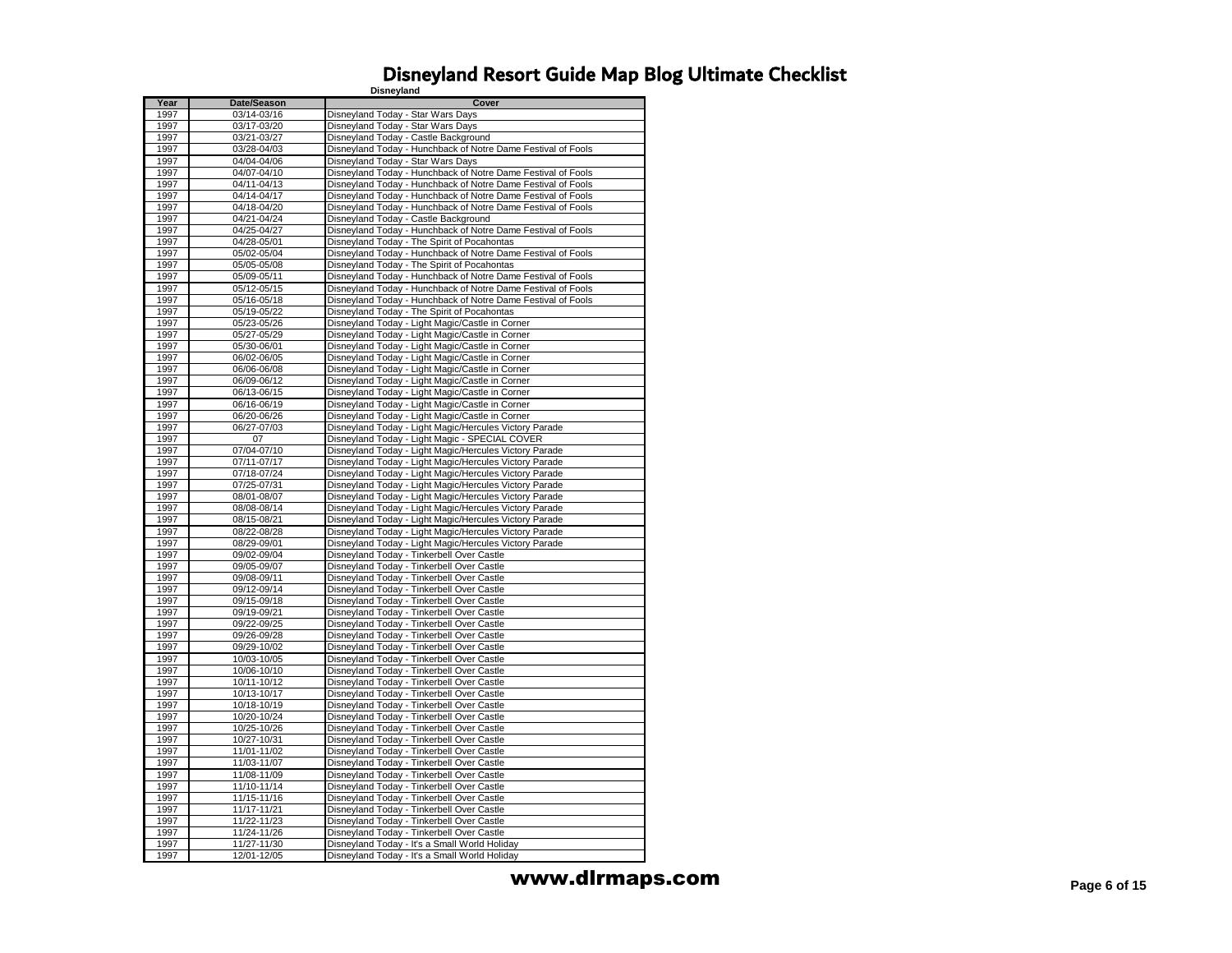|      |             | Disneyland                                                          |                            |
|------|-------------|---------------------------------------------------------------------|----------------------------|
| Year | Date/Season | Cover                                                               |                            |
| 1997 | 12/06-12/07 | Disneyland Today - It's a Small World Holiday                       |                            |
| 1997 | 12/08-12/12 | Disneyland Today - It's a Small World Holiday                       |                            |
| 1997 | 12/13-12/14 | Disneyland Today - It's a Small World Holiday                       |                            |
| 1997 | 12/15-12/19 | Disneyland Today - It's a Small World Holiday                       |                            |
| 1997 | 12/20-12/21 | Disneyland Today - It's a Small World Holiday                       |                            |
| 1997 | 12/22-12/26 | Disneyland Today - It's a Small World Holiday                       |                            |
| 1997 | 12/27-12/30 | Disneyland Today - It's a Small World Holiday                       |                            |
| 1997 | 12/31       | Happy New Years                                                     |                            |
| 1998 | 01/01-01/02 | Disneyland Today - It's a Small World Holiday                       |                            |
| 1998 |             | Disneyland Today - It's a Small World Holiday                       |                            |
|      | 01/03-01/04 |                                                                     |                            |
| 1998 | 01/05-01/09 | Disneyland Today - Tinkerbell Over Castle                           |                            |
| 1998 | 01/10-01/11 | Disneyland Today - Tinkerbell Over Castle                           |                            |
| 1998 | 01/12-01/16 | Disneyland Today - Tinkerbell Over Castle                           |                            |
| 1998 | 01/17-01/18 | Disneyland Today - Tinkerbell Over Castle                           |                            |
| 1998 | 01/19-01/23 | Disneyland Today - Tinkerbell Over Castle                           |                            |
| 1998 | 01/24-01/25 | Disneyland Today - Tinkerbell Over Castle - Mighty Ducks Fanfare    |                            |
| 1998 | 01/26-01/30 | Disneyland Today - Tinkerbell Over Castle - Mighty Ducks Fanfare    |                            |
| 1998 | 01/31-02/01 | Disneyland Today - Tinkerbell Over Castle                           |                            |
| 1998 | 02/02-02/06 | Disneyland Today - Tinkerbell Over Castle                           |                            |
| 1998 | 02/07-02/08 | Disneyland Today - Tinkerbell Over Castle                           |                            |
| 1998 | 02/09-02/12 | Disneyland Today - Tinkerbell Over Castle                           |                            |
| 1998 | 02/13-02/16 | Disneyland Today - Tinkerbell Over Castle                           |                            |
| 1998 | 02/17-02/20 | Disneyland Today - Tinkerbell Over Castle                           |                            |
| 1998 | 02/21-02/22 | Disneyland Today - Tinkerbell Over Castle                           |                            |
| 1998 | 02/23-02/27 | Disneyland Today - Tinkerbell Over Castle                           |                            |
| 1998 | 02/28-03/01 | Disneyland Today - Tinkerbell Over Castle                           |                            |
| 1998 | 03/02-03/05 | Disneyland Today - Tinkerbell Over Castle                           |                            |
| 1998 | 03/06-03/08 | Disneyland Today - Tinkerbell Over Castle                           |                            |
| 1998 | 03/09-03/12 | Disneyland Today - Tinkerbell Over Castle                           |                            |
| 1998 | 03/13-03/15 | Disneyland Today - Tinkerbell Over Castle                           |                            |
| 1998 | 03/16-03/19 | Disneyland Today - Tinkerbell Over Castle                           |                            |
| 1998 | 03/20-03/22 | Disneyland Today - Tinkerbell Over Castle                           | Longer Length Guides Begin |
| 1998 | 03/23-03/26 | Disneyland Today - Tinkerbell Over Castle                           |                            |
|      |             |                                                                     |                            |
| 1998 | 03/27-03/29 | Disneyland Today - Tinkerbell Over Castle                           |                            |
| 1998 | 03/30-04/02 | Disneyland Today - Tinkerbell Over Castle                           |                            |
| 1998 | 04/03-04/09 | Disneyland Today - Tinkerbell Over Castle                           |                            |
| 1998 | 04/10-04/16 | Disneyland Today - Tinkerbell Over Castle                           |                            |
| 1998 | 04/17-04/19 | Disneyland Today - Tinkerbell Over Castle                           |                            |
| 1998 | 04/20-04/23 | Disneyland Today - Tinkerbell Over Castle                           |                            |
| 1998 | 04/24-04/26 | Disneyland Today - Tinkerbell Over Castle                           |                            |
| 1998 | 04/27-04/30 | Disneyland Today - Tinkerbell Over Castle                           |                            |
| 1998 | 05/01-05/03 | Disneyland Today - Tinkerbell Over Castle                           |                            |
| 1998 | 05/04-05/07 | Disneyland Today - Tinkerbell Over Castle                           |                            |
| 1998 | 05/08-05/10 | Disneyland Today - Tinkerbell Over Castle                           |                            |
| 1998 | 05/11-05/14 | Disneyland Today - Tinkerbell Over Castle                           |                            |
| 1998 | 05/15-05/17 | Disneyland Today - Tinkerbell Over Castle                           |                            |
| 1998 | 05/18-05/21 | Disneyland Today - Tinkerbell Over Castle                           |                            |
| 1998 | 05/22-05/25 | Disneyland Today - Mickey in Tomorrow Land Rocket - Sky - No Clouds |                            |
| 1998 | 05/26-05/28 | Disneyland Today - Mickey in Tomorrow Land Rocket - Sky - No Clouds |                            |
| 1998 | 05/29-05/31 | Disneyland Today - Mickey in Tomorrow Land Rocket - Sky             |                            |
| 1998 | 06/01-06/04 | Disneyland Today - Mickey in Tomorrow Land Rocket - Sky             |                            |
| 1998 | 06/05-06/07 | Disneyland Today - Mickey in Tomorrow Land Rocket - Sky             |                            |
| 1998 | 06/08-06/11 | Disneyland Today - Mickey in Tomorrow Land Rocket - Sky             |                            |
| 1998 | 06/12-06/14 | Disneyland Today - Mickey in Tomorrow Land Rocket - Sky             |                            |
| 1998 | 06/15-06/18 | Disneyland Today - Mickey in Tomorrow Land Rocket - Sky             |                            |
| 1998 | 06/19-06/25 | Disneyland Today - Mickey in Tomorrow Land Rocket - Sky             |                            |
| 1998 | 06/26-07/02 | Disneyland Today - Mickey in Tomorrow Land Rocket - Sky             |                            |
| 1998 | 07/03-07/09 | Disneyland Today - Mickey in Tomorrow Land Rocket - Sky             |                            |
| 1998 | 07/10-07/16 | Disneyland Today - Mickey in Tomorrow Land Rocket - Sky             |                            |
| 1998 | 07/17-07/23 | Disneyland Today - Mickey in Tomorrow Land Rocket - Sky             |                            |
| 1998 | 07/24-07/30 | Disneyland Today - Mickey in Tomorrow Land Rocket - Sky             |                            |
| 1998 | 07/31-08/06 | Disneyland Today - Mickey in Tomorrow Land Rocket - Sky             |                            |
| 1998 | 08/07-08/13 | Disneyland Today - Mickey in Tomorrow Land Rocket - Sky             |                            |
| 1998 | 08/14-08/20 | Disneyland Today - Mickey in Tomorrow Land Rocket - Sky             |                            |
| 1998 | 08/21-08/27 | Disneyland Today - Mickey in Tomorrow Land Rocket - Sky             |                            |
|      |             |                                                                     |                            |

**www.dlrmaps.com** Page 7 of 15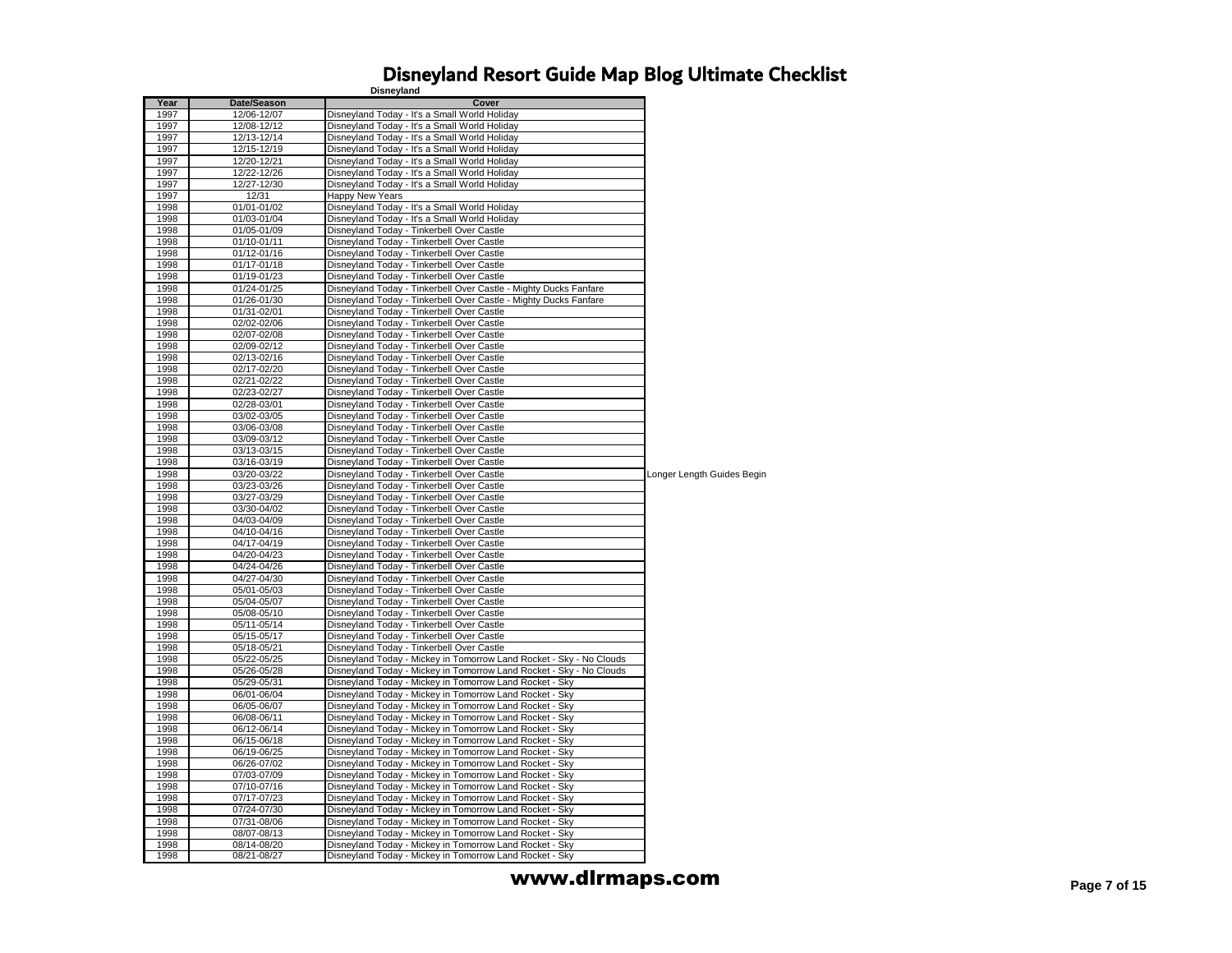| Year         | Date/Season                | <b>שמ</b> צוע<br>Cover                                                                                                 |
|--------------|----------------------------|------------------------------------------------------------------------------------------------------------------------|
| 1998         | 08/28-09/03                | Disneyland Today - Mickey in Tomorrow Land Rocket - Sky                                                                |
| 1998         | 09/04-09/07                | Disneyland Today - Animazement/HISTA/Mulan Parade                                                                      |
| 1998         | 09/08-09/10                | Disneyland Today - Animazement/HISTA/Mulan Parade                                                                      |
| 1998         | 09/11-09/13                | Disneyland Today - Animazement/HISTA/Mulan Parade                                                                      |
| 1998         | 09/14-09/17                | Disneyland Today - Animazement/HISTA/Mulan Parade                                                                      |
| 1998         | 09/18-09/20                | Disneyland Today - Animazement/HISTA/Mulan Parade                                                                      |
| 1998         | 09/21-09/24                | Disneyland Today - Animazement/HISTA/Mulan Parade                                                                      |
| 1998         | 09/25-09/27                | Disneyland Today - Animazement/HISTA/Mulan Parade                                                                      |
| 1998         | 09/28-10/01                | Disneyland Today - Animazement/HISTA/Mulan Parade                                                                      |
| 1998         | 10/02-10/04                | Disneyland Today - Animazement/HISTA/Mulan Parade                                                                      |
| 1998         | 10/05-10/08                | Disneyland Today - Animazement/HISTA/Mulan Parade                                                                      |
| 1998         | 10/09-10/11                | Disneyland Today - Animazement/HISTA/Mulan Parade                                                                      |
| 1998         | 10/12-10/15                | Disneyland Today - Animazement/HISTA/Mulan Parade                                                                      |
| 1998         | 10/16-10/18                | Disneyland Today - Animazement/HISTA/Mulan Parade                                                                      |
| 1998         | 10/19-10/22                | Disneyland Today - Animazement/HISTA/Mulan Parade                                                                      |
| 1998         | 10/23-10/25                | Disneyland Today - Animazement/HISTA/Mulan Parade                                                                      |
| 1998         | 10/26-10/29                | Disneyland Today - Animazement/HISTA/Mulan Parade                                                                      |
| 1998         | 10/30-10/31                | Disneyland Today - Animazement/HISTA/Mulan Parade                                                                      |
| 1998         | 11/01-11/05                | Disneyland Today - Santa Goofy/It's a Small World Holiday                                                              |
| 1998         | 11/06-11/08                | Disneyland Today - Santa Goofy/It's a Small World Holiday                                                              |
| 1998         | 11/09-11/12                | Disneyland Today - Santa Goofy/It's a Small World Holiday                                                              |
| 1998         | 11/13-11/15                | Disneyland Today - Santa Goofy/It's a Small World Holiday                                                              |
| 1998         | 11/16-11/19                | Disneyland Today - Santa Goofy/It's a Small World Holiday                                                              |
| 1998         | 11/20-11/22                | Disneyland Today - Santa Goofy/It's a Small World Holiday                                                              |
| 1998         | 11/23-11/25                | Disneyland Today - Santa Goofy/It's a Small World Holiday                                                              |
| 1998         | 11/26-11/29                | Disneyland Today - Santa Goofy/It's a Small World Holiday                                                              |
| 1998<br>1998 | 11/30-12/03                | Disneyland Today - Santa Goofy/It's a Small World Holiday                                                              |
| 1998         | 12/04-12/06<br>12/07-12/10 | Disneyland Today - Santa Goofy/It's a Small World Holiday<br>Disneyland Today - Santa Goofy/It's a Small World Holiday |
| 1998         | 12/11-12/13                | Disneyland Today - Santa Goofy/It's a Small World Holiday                                                              |
| 1998         | 12/14-12/17                | Disneyland Today - Santa Goofy/It's a Small World Holiday                                                              |
| 1998         | 12/18-12/20                | Disneyland Today - Santa Goofy/It's a Small World Holiday                                                              |
| 1998         | 12/21-12/24                | Disneyland Today - Santa Goofy/It's a Small World Holiday                                                              |
| 1998         | 12/25-12/31                | Disneyland Today - Santa Goofy/It's a Small World Holiday                                                              |
| 1999         | 01/01-01/03                | Disneyland Today - Santa Goofy/It's a Small World Holiday                                                              |
| 1999         | 01/04-01/07                | Disneyland Today - Animazement/HISTA/Mulan Parade                                                                      |
| 1999         | 01/08-01/10                | Disneyland Today - Animazement/HISTA/Mulan Parade                                                                      |
| 1999         | 01/11-01/14                | Disneyland Today - Animazement/HISTA/Mulan Parade                                                                      |
| 1999         | 01/15-01/17                | Disneyland Today - Animazement/HISTA/Mulan Parade                                                                      |
| 1999         | 01/18-01/21                | Disneyland Today - Animazement/HISTA/Mulan Parade                                                                      |
| 1999         | 01/22-01/24                | Disneyland Today - Animazement/HISTA/Mulan Parade                                                                      |
| 1999         | $01/25 - 01/28$            | Disneyland Today - Animazement/HISTA/Mulan Parade                                                                      |
| 1999         | 01/29-01/31                | Disneyland Today - Animazement/HISTA/Mulan Parade                                                                      |
| 1999         | 02/01-02/04                | Disneyland Today - Animazement/HISTA/Mulan Parade                                                                      |
| 1999         | 02/05-02/07                | Disneyland Today - Animazement/HISTA/Mulan Parade                                                                      |
| 1999         | 02/08-02/11                | Disneyland Today - Animazement/HISTA/Mulan Parade                                                                      |
| 1999         | 02/12-02/14                | Disneyland Today - Animazement/HISTA/Mulan Parade                                                                      |
| 1999         | 02/15-02/18                | Disneyland Today - Animazement/HISTA/Mulan Parade                                                                      |
| 1999         | 02/19-02/21                | Disneyland Today - Animazement/HISTA/Mulan Parade                                                                      |
| 1999         | 02/22-02/25                | Disneyland Today - Animazement/HISTA/Mulan Parade                                                                      |
| 1999<br>1999 | 02/26-03/04<br>03/05-03/11 | Disneyland Today - Goofy & Family Toontown (Blue)                                                                      |
| 1999         | 03/12-03/18                | Disneyland Today - Goofy & Family Toontown (Blue)                                                                      |
| 1999         | 03/19-03/25                | Disneyland Today - Goofy & Family Toontown (Blue)<br>Disneyland Today - Goofy & Family Toontown (Blue)                 |
| 1999         | 03/26-04/01                | Disneyland Today - Goofy & Family Toontown (Purple)                                                                    |
| 1999         | 04/02-04/08                | Disneyland Today - Goofy & Family Toontown (Red)                                                                       |
| 1999         | 04/09-04/15                | Disneyland Today - Goofy & Family Toontown (Blue)                                                                      |
| 1999         | 04/16-04/22                | Disneyland Today - Goofy & Family Toontown (Orange)                                                                    |
| 1999         | 04/23-04/29                | Disneyland Today - Goofy & Family Toontown (Purple)                                                                    |
| 1999         | 04/30-05/06                | Disneyland Today - Goofy & Family Toontown (Red)                                                                       |
| 1999         | 05/07-05/13                | Disneyland Today - Goofy & Family Toontown (Blue)                                                                      |
| 1999         | 05/14-05/20                | Disneyland Today - Goofy & Family Toontown (Orange)                                                                    |
| 1999         | 05/21-05/27                | Disneyland Today - Goofy & Family Toontown (Purple)                                                                    |
| 1999         | 05/28-06/03                | Disneyland Today - Goofy & Family Toontown (Red)                                                                       |
| 1999         | 06/04-06/10                | Disneyland Today - Goofy & Family Toontown (Blue)                                                                      |

**www.dlrmaps.com** Page 8 of 15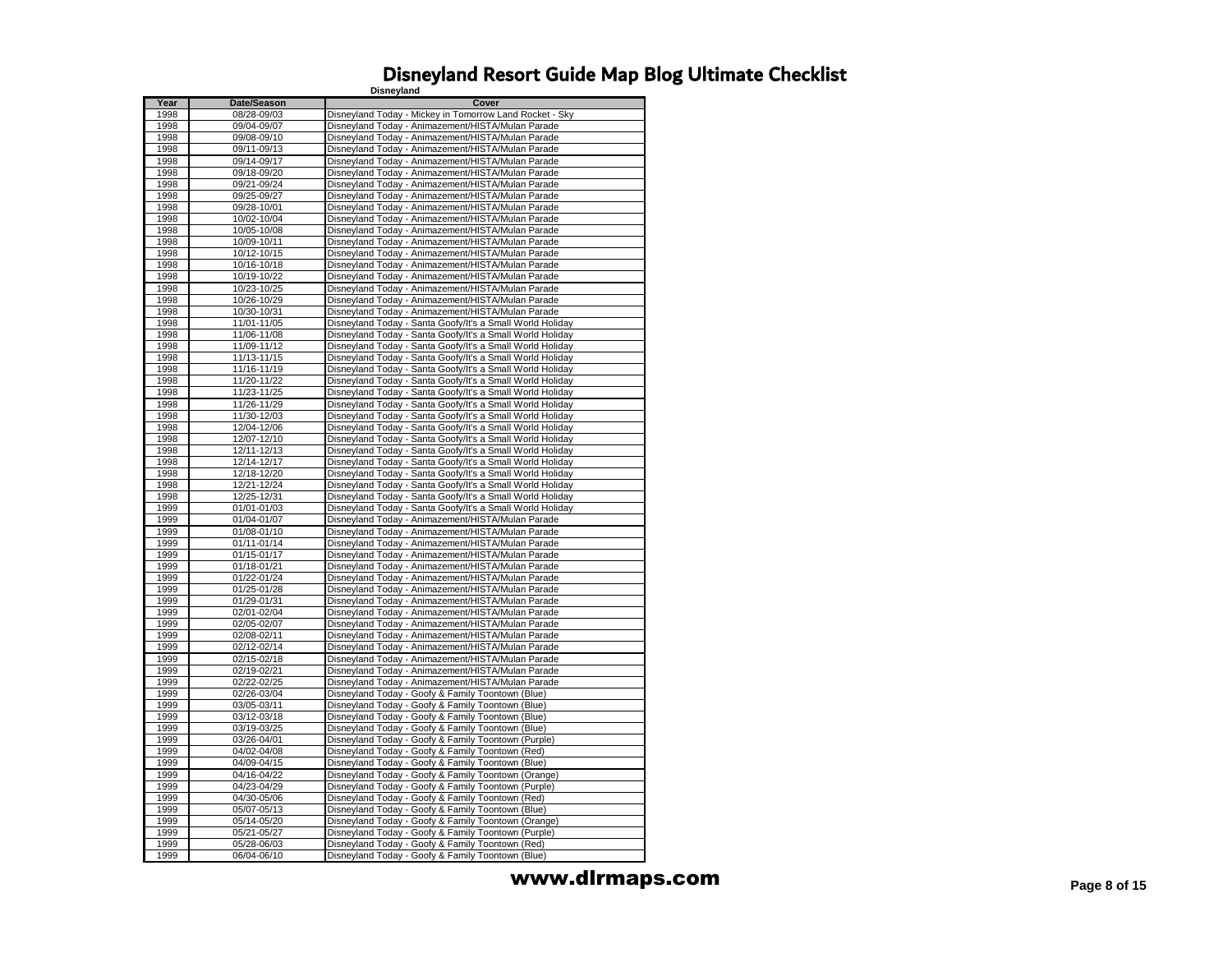|      |             | Disneyland                                                           |
|------|-------------|----------------------------------------------------------------------|
| Year | Date/Season | Cover                                                                |
| 1999 | 06/11-06/17 | Disneyland Today - Goofy & Family Toontown (Orange)                  |
| 1999 | 06/18-06/24 | Disneyland Today - Goofy & Family Toontown (Purple)                  |
| 1999 | 06/25-07/01 | Disneyland Today - Goofy & Family Toontown (Red)                     |
| 1999 | 07/02-07/08 | Disneyland Today - Goofy & Family Toontown (Blue)                    |
| 1999 | 07/09-07/15 | Disneyland Today - Goofy & Family Toontown (Orange)                  |
| 1999 | 07/16-07/22 | Disneyland Today - Goofy & Family Toontown (Purple)                  |
| 1999 | 07/23-07/29 | Disneyland Today - Goofy & Family Toontown (Red)                     |
| 1999 | 07/30-08/05 | Disneyland Today - Goofy & Family Toontown (Blue)                    |
| 1999 | 08/06-08/12 | Disneyland Today - Goofy & Family Toontown (Orange)                  |
| 1999 | 08/13-08/19 | Disneyland Today - Goofy & Family Toontown (Purple)                  |
| 1999 | 08/20-08/26 | Disneyland Today - Goofy & Family Toontown (Red)                     |
| 1999 | 08/27-09/02 | Disneyland Today - Goofy & Family Toontown (Blue)                    |
| 1999 | 09/03-09/09 | Disneyland Today - Goofy & Family Toontown (Orange)                  |
| 1999 | 09/10-09/16 | Disneyland Today - Goofy & Family Toontown (Purple)                  |
| 1999 | 09/17-09/23 | Disneyland Today - Goofy & Family Toontown (Red)                     |
|      |             |                                                                      |
| 1999 | 09/24-09/30 | Disneyland Today - Goofy & Family Toontown (Blue)                    |
| 1999 | 10/01-10/07 | Disneyland Today - Goofy & Family Toontown (Orange)                  |
| 1999 | 10/08-10/14 | Disneyland Today - Goofy & Family Toontown (Purple)                  |
| 1999 | 10/15-10/21 | Disneyland Today - Goofy & Family Toontown (Red)                     |
| 1999 | 10/22-10/28 | Disneyland Today - Goofy & Family Toontown (Blue)                    |
| 1999 | 10/29-11/04 | Disneyland Today - Goofy & Family Toontown (Orange)                  |
| 1999 | 11/05-11/11 | Disneyland Today - Mickey & Gang Ornament Holidays                   |
| 1999 | 11/12-11/18 | Disneyland Today - Mickey & Gang Ornament Holidays                   |
| 1999 | 11/19-11/25 | Disneyland Today - Mickey & Gang Ornament Holidays                   |
| 1999 | 11/26-12/02 | Disneyland Today - Mickey & Gang Ornament Holidays                   |
| 1999 | 12/03-12/09 | Disneyland Today - Mickey & Gang Ornament Holidays                   |
| 1999 | 12/10-12/16 | Disneyland Today - Mickey & Gang Ornament Holidays                   |
| 1999 | 12/17-12/23 | Disneyland Today - Mickey & Gang Ornament Holidays                   |
| 1999 | 12/24-12/30 | Disneyland Today - Mickey & Gang Ornament Holidays                   |
| 2000 | 12/31       | Millennium New Years                                                 |
| 2000 | 01/01-01/02 | Disneyland Today - Mickey & Gang Ornament Holidays                   |
| 2000 | No Dates    | Disneyland Today - Goofy & Family Toontown - 45 Years (Purple)       |
| 2000 | 01/03-01/06 | Disneyland Today - Goofy & Family Toontown - 45 Years (Blue)         |
|      |             |                                                                      |
| 2000 | 01/07-01/13 | Disneyland Today - Goofy & Family Toontown - 45 Years (Orange)       |
| 2000 | 01/14-01/20 | Disneyland Today - Goofy & Family Toontown - 45 Years (Purple)       |
| 2000 | 01/21-01/27 | Disneyland Today - Goofy & Family Toontown - 45 Years (Red)          |
| 2000 | 01/28-01/29 | Disneyland Today - Goofy & Family Toontown - 45 Years (Blue)         |
| 2000 | 01/30-02/03 | Disneyland Today - Goofy & Family Toontown - 45 Years (Orange)       |
| 2000 | 02/04-02/10 | Disneyland Today - Goofy & Family Toontown - 45 Years (Purple)       |
| 2000 | 02/11-02/17 | Disneyland Today - Goofy & Family Toontown - 45 Years (Red)          |
| 2000 | 02/18-02/24 | Disneyland Today - Goofy & Family Toontown - 45 Years (Blue)         |
| 2000 | 02/25-03/02 | Disneyland Today - Goofy & Family Toontown - 45 Years (Orange)       |
| 2000 | 03/03-03/09 | Disneyland Today - 45 Years of Magic Parade (Blue)                   |
| 2000 | 03/10-03/16 | Disneyland Today - 45 Years of Magic Parade (Yellow)                 |
| 2000 | 03/17-03/23 | Disneyland Today - 45 Years of Magic Parade (Pink)                   |
| 2000 | 03/24-03/30 | Disneyland Today - 45 Years of Magic Parade (Green)                  |
| 2000 | 03/31-04/06 | Disneyland Today - 45 Years of Magic Parade (Blue)                   |
| 2000 | 04/07-04/13 | Disneyland Today - 45 Years of Magic Parade (Green)                  |
| 2000 | 04/14-04/20 | Disneyland Today - 45 Years of Magic Mickey Firework (Red Bottom)    |
| 2000 | 04/21-04/27 | Disneyland Today - 45 Years of Magic Mickey Firework (Blue Bottom)   |
| 2000 | 04/28-05/04 | Disneyland Today - 45 Years of Magic Mickey Firework (Red Bottom)    |
| 2000 | 05/05-05/11 | Disneyland Today - 45 Years of Magic Mickey Firework (Purple Bottom) |
| 2000 | 05/12-05/18 | Disneyland Today - 45 Years of Magic Mickey Firework (Red Bottom)    |
| 2000 | 05/19-05/25 | Disneyland Today - 45 Years of Magic Mickey Firework (Blue Bottom)   |
| 2000 | 05/26-06/01 | Disneyland Today - 45 Years of Magic Mickey Firework (Red Bottom)    |
| 2000 | 06/02-06/08 | Disneyland Today - 45 Years of Magic Mickey Firework (Purple Bottom) |
| 2000 | 06/09-06/15 | Disneyland Today - 45 Years of Magic Mickey Firework (Red Bottom)    |
| 2000 | 06/16-06/22 |                                                                      |
|      |             | Disneyland Today - 45 Years of Magic Mickey Firework                 |
| 2000 | 06/23-06/29 | Disneyland Today - 45 Years of Magic Mickey Firework (Red Bottom)    |
| 2000 | 06/30-07/06 | Disneyland Today - 45 Years of Magic Mickey Firework (Purple Bottom) |
| 2000 | 07/07-07/13 | Disneyland Today - 45 Years of Magic Mickey Firework (Red Bottom)    |
| 2000 | 07/14-07/20 | Disneyland Today - 45 Years of Magic Mickey Firework (Blue Bottom)   |
| 2000 | 07/21-07/27 | Disneyland Today - 45 Years of Magic Mickey Firework (Red Bottom)    |
| 2000 | 07/28-08/03 | Disneyland Today - 45 Years of Magic Mickey Firework (Purple Bottom) |
| 2000 | 08/04-08/10 | Disneyland Today - 45 Years of Magic Mickey Firework (Red Bottom)    |

**www.dlrmaps.com** Page 9 of 15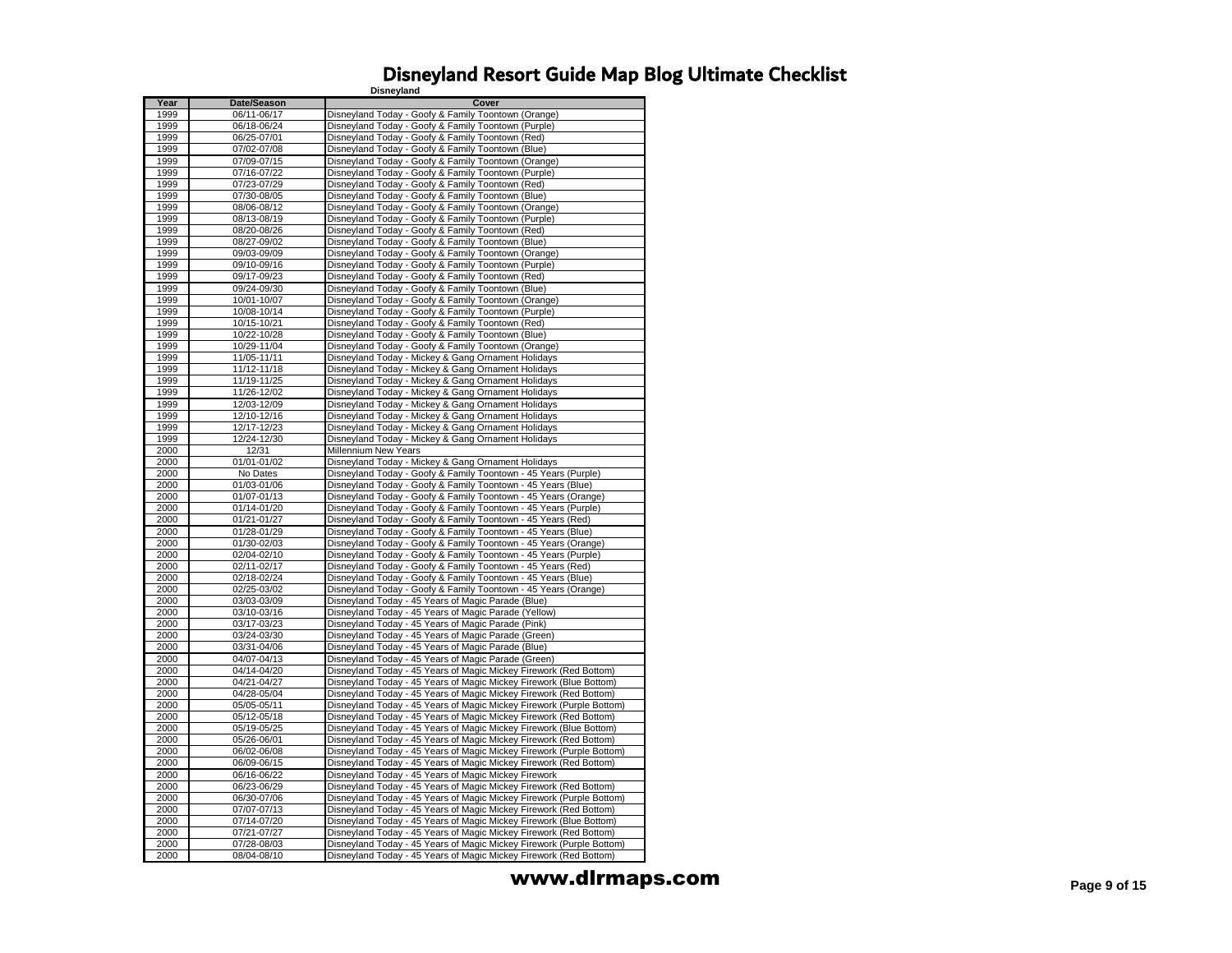|      |             | <b>DISTICYIGHU</b>                                                   |      |             |                                                     |
|------|-------------|----------------------------------------------------------------------|------|-------------|-----------------------------------------------------|
| Year | Date/Season | Cover                                                                |      |             |                                                     |
| 2000 | 08/11-08/17 | Disneyland Today - 45 Years of Magic Mickey Firework (Blue Bottom)   |      |             |                                                     |
| 2000 | 08/18-08/24 | Disneyland Today - 45 Years of Magic Mickey Firework (Red Bottom)    |      |             |                                                     |
| 2000 | 08/25-08/31 | Disneyland Today - 45 Years of Magic Mickey Firework (Purple Bottom) |      |             |                                                     |
| 2000 | 09/01-09/07 | Disneyland Today - Goofy & Family Toontown - 45 Years (Blue)         |      |             |                                                     |
| 2000 | 09/08-09/14 | Disneyland Today - Goofy & Family Toontown - 45 Years (Red)          |      |             |                                                     |
| 2000 | 09/15-09/21 | Disneyland Today - Goofy & Family Toontown - 45 Years (Purple)       |      |             |                                                     |
| 2000 | 09/22-09/28 | Disneyland Today - Goofy & Family Toontown - 45 Years (Orange)       |      |             |                                                     |
| 2000 | 09/29-10/05 | Disneyland Today - Goofy & Family Toontown - 45 Years (Blue)         |      |             |                                                     |
| 2000 | 10/06-10/12 |                                                                      |      |             |                                                     |
|      |             | Disneyland Today - Goofy & Family Toontown - 45 Years (Red)          |      |             |                                                     |
| 2000 | 10/13-10/19 | Disneyland Today - Goofy & Family Toontown - 45 Years (Purple)       |      |             |                                                     |
| 2000 | 10/20-10/26 | Disneyland Today - Goofy & Family Toontown - 45 Years (Orange)       |      |             |                                                     |
| 2000 | 10/27-11/02 | Disneyland Today - Goofy & Family Toontown - 45 Years (Blue)         |      |             |                                                     |
| 2000 | 11/03-11/09 | Disneyland Today - Holiday Castle (Red)                              |      |             |                                                     |
| 2000 | 11/10-11/16 | Disneyland Today - Holiday Castle (Yellow)                           |      |             |                                                     |
| 2000 | 11/17-11/23 | Disneyland Today - Holiday Castle (Red)                              |      |             |                                                     |
| 2000 | 11/24-11/30 | Disneyland Today - Holiday Castle (Yellow)                           |      |             |                                                     |
| 2000 | 12/01-12/07 | Disneyland Today - Holiday Castle (Red)                              |      |             |                                                     |
| 2000 | 12/08-12/14 | Disneyland Today - Holiday Castle (Yellow)                           |      |             |                                                     |
| 2000 | 12/15-12/21 | Disneyland Today - Holiday Castle (Red)                              |      |             |                                                     |
| 2000 | 12/22-12/28 | Disneyland Today - Holiday Castle (Yellow)                           |      |             | <b>Disney California Adventure</b>                  |
| 2001 | 12/29-01/04 | Disneyland Today - New Years 2001                                    | Year | <b>Date</b> | Cover                                               |
| 2001 | 01/05-01/11 | Disneyland Today - Goofy & Family Toontown (Blue)                    | 2001 | 01/06-01/11 | <b>DCA Cast Preview</b>                             |
| 2001 | 01/12-01/18 | Disneyland Today - Goofy & Family Toontown (Blue)                    | 2001 | 01/12-01/31 | DCA Guest Preview Days                              |
| 2001 | 01/19-01/25 | Disneyland Today - Goofy & Family Toontown (Blue)                    | 2001 | 01/12-01/31 | DCA Guest Preview Days (Blue Bottom)                |
| 2001 | 01/26-02/01 | Disneyland Today - Goofy & Family Toontown (Green)                   | 2001 | 01/31-02/07 | DCA Annual Passholder Preview Days                  |
| 2001 | 02/02-02/08 | Disneyland Today - Mickey, Gang & Family in front of Matterhorn      | 2001 | 02/08       | <b>DCA Grand Opening</b>                            |
| 2001 | 02/09-02/15 | Disneyland Today - Mickey, Gang & Family in front of Matterhorn      | 2001 | 02/09-02/15 | <b>DCA Entrance</b>                                 |
| 2001 | 02/16-02/22 | Disneyland Today - Mickey, Gang & Family in front of Matterhorn      | 2001 | 02/16-02/22 | <b>DCA Entrance</b>                                 |
|      |             |                                                                      |      |             |                                                     |
| 2001 | 02/23-03/01 | Disneyland Today - Mickey, Gang & Family in front of Matterhorn      | 2001 | 02/23-03/01 | DCA Entrance                                        |
| 2001 | 03/02-03/08 | Disneyland Today - Mickey, Gang & Family in front of Matterhorn      | 2001 | 03/02-03/08 | <b>DCA Entrance</b>                                 |
| 2001 | 03/09-03/15 | Disneyland Today - Mickey, Gang & Family in front of Matterhorn      | 2001 | 03/09-03/15 | <b>DCA Entrance</b>                                 |
| 2001 | 03/16-03/22 | Disneyland Today - Mickey, Gang & Family in front of Matterhorn      | 2001 | 03/16-03/22 | <b>DCA Entrance</b>                                 |
| 2001 | 03/23-03/29 | Disneyland Today - Mickey, Gang & Family in front of Matterhorn      | 2001 | 03/23-03/29 | <b>DCA Entrance</b>                                 |
| 2001 | 03/30-04/05 | Disneyland Today - Mickey, Gang & Family in front of Matterhorn      | 2001 | 03/30-04/05 | <b>DCA Entrance</b>                                 |
| 2001 | 04/06-04/12 | Disneyland Today - Mickey, Gang & Family in front of Matterhorn      | 2001 | 04/06-04/12 | <b>DCA Entrance</b>                                 |
| 2001 | 04/13-04/19 | Disneyland Today - Mickey, Gang & Family in front of Matterhorn      | 2001 | 04/13-04/19 | <b>DCA Entrance</b>                                 |
| 2001 | 04/20-04/26 | Disneyland Today - Mickey, Gang & Family in front of Matterhorn      | 2001 | 04/20-04/26 | <b>DCA Entrance</b>                                 |
| 2001 | 04/27-05/03 | Disneyland Today - Mickey, Gang & Family in front of Matterhorn      | 2001 | 04/27-05/03 | <b>DCA Entrance</b>                                 |
| 2001 | 05/04-05/10 | Disneyland Today - Mickey, Gang & Family in front of Matterhorn      | 2001 | 05/04-05/10 | <b>DCA Entrance</b>                                 |
| 2001 | 05/11-05/17 | Disneyland Today - Mickey, Gang & Family in front of Matterhorn      | 2001 | 05/11-05/17 | <b>DCA Entrance</b>                                 |
| 2001 | 05/18-05/24 | Disneyland Today - Mickey, Gang & Family in front of Matterhorn      | 2001 | 05/18-05/24 | DCA Entrance                                        |
| 2001 | 05/25-05/31 | Disneyland Today - Mickey, Gang & Family in front of Matterhorn      | 2001 | 05/25-05/31 | <b>DCA Entrance</b>                                 |
| 2001 | 06/01-06/07 | Disneyland Today - Mickey, Gang & Family in front of Matterhorn      | 2001 | 06/01-06/07 | <b>DCA Entrance</b>                                 |
| 2001 | 06/08-06/14 | Disneyland Today - Mickey, Gang & Family in front of Matterhorn      | 2001 | 06/08-06/14 | <b>DCA Entrance</b>                                 |
| 2001 | 06/15-06/21 | Disneyland Today - Mickey, Gang & Family in front of Matterhorn      | 2001 | 06/15-06/21 | <b>DCA Entrance</b>                                 |
| 2001 | 06/22-06/28 | Disneyland Today - Mickey, Gang & Family in front of Matterhorn      | 2001 | 06/22-06/28 | <b>DCA Entrance</b>                                 |
| 2001 | 06/29-07/05 | Disneyland Today - Mickey, Gang & Family in front of Matterhorn      | 2001 | 06/29-07/05 | Disney's Electrical Parade - Premieres July 4, 2001 |
| 2001 | 07/06-07/12 | Disneyland Today - Mickey, Gang & Family in front of Matterhorn      | 2001 | 07/06-07/12 | Disney's Electrical Parade                          |
| 2001 | 07/13-07/19 | Disneyland Today - Mickey, Gang & Family in front of Matterhorn      | 2001 | 07/13-07/19 | Disnev's Electrical Parade                          |
| 2001 | 07/20-07/26 | Disneyland Today - Mickey, Gang & Family in front of Matterhorn      | 2001 | 07/20-07/26 | Disney's Electrical Parade                          |
| 2001 | 07/27-08/02 | Disneyland Today - Mickey, Gang & Family in front of Matterhorn      | 2001 | 07/27-08/02 | Disney's Electrical Parade                          |
| 2001 | 08/03-08/09 | Disneyland Today - Mickey, Gang & Family in front of Matterhorn      | 2001 | 08/03-08/09 | Disney's Electrical Parade                          |
| 2001 | 08/10-08/16 | Disneyland Today - Mickey, Gang & Family in front of Matterhorn      | 2001 | 08/10-08/16 | Disney's Electrical Parade                          |
| 2001 | 08/17-08/23 | Disneyland Today - Mickey, Gang & Family in front of Matterhorn      | 2001 | 08/17-08/23 | Disney's Electrical Parade                          |
| 2001 | 08/24-08/30 | Disneyland Today - Mickey, Gang & Family in front of Matterhorn      | 2001 | 08/24-08/30 | Disney's Electrical Parade                          |
| 2001 | 08/31-09/06 | Disneyland Today - Mickey, Gang & Family in front of Matterhorn      | 2001 | 08/31-09/06 | Disney's Electrical Parade                          |
| 2001 | 09/07-09/13 | Disneyland Today - Mickey, Gang & Family in front of Matterhorn      | 2001 | 09/07-09/13 | Disney's Electrical Parade                          |
| 2001 | 09/14-09/20 | Disneyland Today - Mickey, Gang & Family in front of Matterhorn      | 2001 | 09/14-09/20 | Disney's Electrical Parade                          |
| 2001 | 09/21-09/27 |                                                                      | 2001 | 09/21-09/27 |                                                     |
|      |             | Disneyland Today - Mickey, Gang & Family in front of Matterhorn      |      |             | Disney's Electrical Parade                          |
| 2001 | 09/28-10/04 | Disneyland Today - Mickey, Gang & Family in front of Matterhorn      | 2001 | 09/28-10/04 | Disney's Electrical Parade                          |
| 2001 | 10/05-10/11 | Disneyland Today - Mickey, Gang & Family in front of Matterhorn      | 2001 | 10/05-10/11 | Disnev's Electrical Parade                          |
| 2001 | 10/12-10/18 | Disneyland Today - Mickey, Gang & Family in front of Matterhorn      | 2001 | 10/12-10/18 | Disney's Electrical Parade                          |
| 2001 | 10/18-10/25 | Disneyland Today - Mickey, Gang & Family in front of Matterhorn      | 2001 | 10/19-10/25 | Disney's Electrical Parade                          |
| 2001 | 10/26-11/01 | Disneyland Today - Mickey, Gang & Family in front of Matterhorn      | 2001 | 10/26-11/01 | Disney's Electrical Parade                          |
| 2001 | 11/02-11/08 | Disneyland Today - Christmas Castle (Red)                            | 2001 | 11/02-11/08 | DCA X-mas Luminaria Tree                            |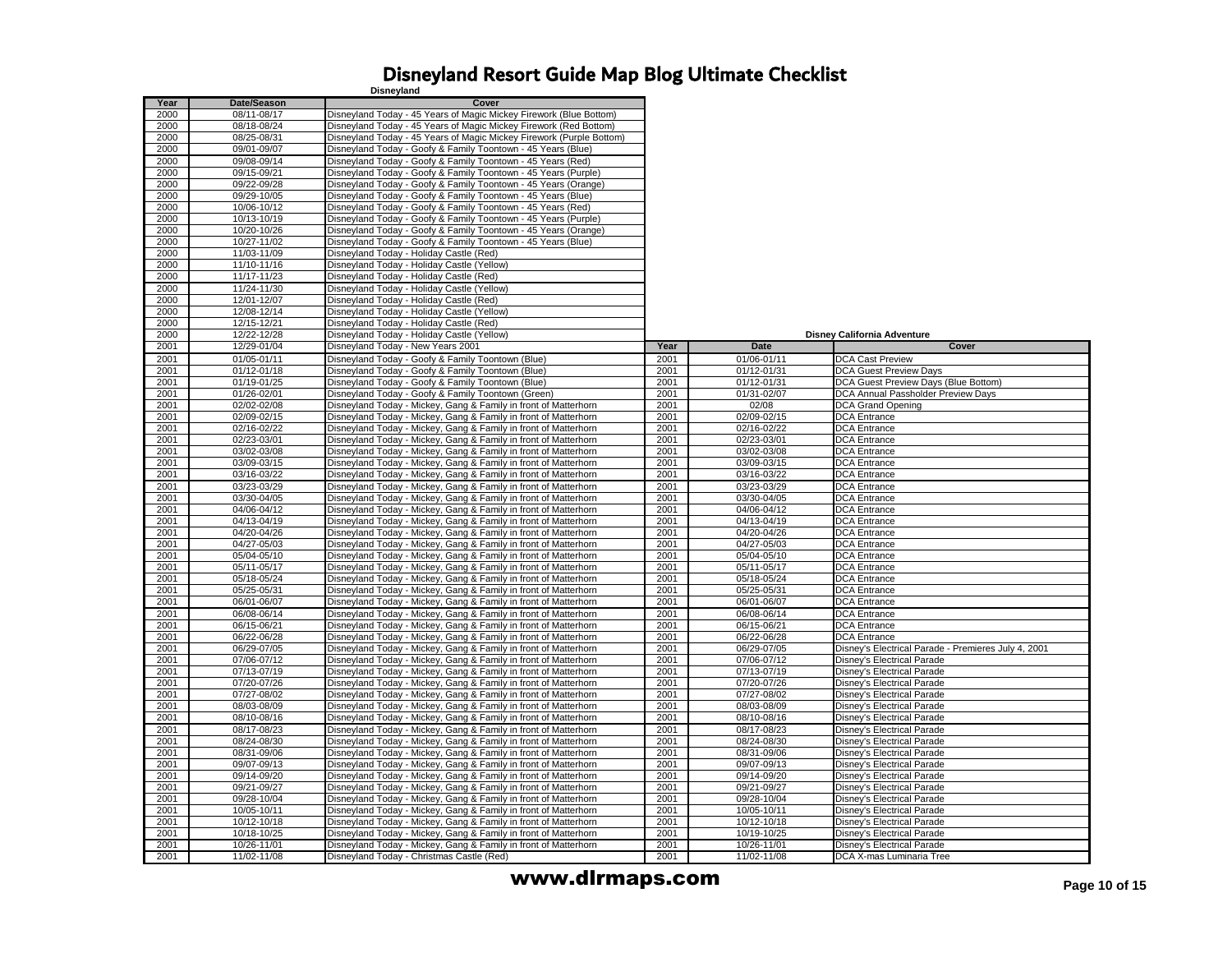| Disneyland |             |                                                                 |      | <b>Disney California Adventure</b> |                            |  |
|------------|-------------|-----------------------------------------------------------------|------|------------------------------------|----------------------------|--|
| Year       | Date/Season | Cover                                                           | Year | Date                               | Cover                      |  |
| 2001       | 11/09-11/15 | Disneyland Today - Christmas Castle (Green)                     | 2001 | 11/09-11/15                        | DCA X-mas Luminaria Tree   |  |
| 2001       | 11/16-11/22 | Disneyland Today - Christmas Castle (Red)                       | 2001 | 11/16-11/22                        | DCA X-mas Luminaria Tree   |  |
| 2001       | 11/23-11/29 | Disneyland Today - Christmas Castle (Green)                     | 2001 | 11/23-11/29                        | DCA X-mas Luminaria Tree   |  |
| 2001       | 11/30-12/06 | Disneyland Today - Christmas Castle (Red)                       | 2001 | 11/30-12/06                        | DCA X-mas Luminaria Tree   |  |
| 2001       | 12/07-12/13 | Disnevland Today - Christmas Castle (Green)                     | 2001 | 12/07-12/13                        | DCA X-mas Luminaria Tree   |  |
| 2001       | 12/14-12/20 | Disnevland Todav - Christmas Castle (Red)                       | 2001 | 12/14-12/20                        | DCA X-mas Luminaria Tree   |  |
| 2001       | 12/21-12/27 | Disneyland Today - Christmas Castle (Green)                     | 2001 | 12/21-12/27                        | DCA X-mas Luminaria Tree   |  |
| 2002       | 12/28-01/03 | Disneyland Today - 2002 Disneyland New Years Map                | 2002 | 12/28-01/03                        | 2002 DCA New Years Map     |  |
| 2002       | 01/04-01/10 | Disneyland Today - Mickey, Gang & Family in front of Matterhorn | 2002 | 01/04-01/10                        | Disney's Electrical Parade |  |
| 2002       | 01/11-01/17 | Disneyland Today - Mickey, Gang & Family in front of Matterhorn | 2002 | 01/11-01/17                        | Disney's Electrical Parade |  |
| 2002       | 01/18-01/31 | Disneyland Today - Mickey, Gang & Family in front of Matterhorn | 2002 | 01/18-01/31                        | Disney's Electrical Parade |  |
| 2002       | 02/01-02/14 | Disneyland Today - Mickey, Gang & Family in front of Matterhorn | 2002 | 02/01-02/14                        | DCA Entrance (Blue Bar)    |  |
| 2002       | 02/15-02/28 | Disneyland Today - Mickey, Gang & Family in front of Matterhorn | 2002 | 02/15-02/28                        | DCA Entrance (Red Bar)     |  |
| 2002       | 03/01-03/21 | Disneyland Today - Mickey, Gang & Family in front of Matterhorn | 2002 | 03/01-03/21                        | DCA Entrance (Blue Bar)    |  |
| 2002       | 03/22-04/04 | Disneyland Today - Mickey, Gang & Family in front of Matterhorn | 2002 | 03/22-04/04                        | DCA Entrance (Red Bar)     |  |
| 2002       | 04/05-04/18 | Disneyland Today - Mickey, Gang & Family in front of Matterhorn | 2002 | 04/05-04/18                        | DCA Entrance (Blue Bar)    |  |
| 2002       | 04/19-05/02 | Disneyland Today - Mickey, Gang & Family in front of Matterhorn | 2002 | 04/19-05/02                        | DCA Entrance (Red Bar)     |  |
| 2002       | 05/03-05/16 | Disneyland Today - Mickey, Gang & Family in front of Matterhorn | 2002 | 05/03-05/16                        | DCA Entrance (Blue Bar)    |  |
| 2002       | 05/17-05/30 | Disneyland Today - Mickey, Gang & Family in front of Matterhorn | 2002 | 05/17-05/30                        | DCA Entrance (Red Bar)     |  |
| 2002       | 05/31-06/13 | Disneyland Today - Mickey, Gang & Family in front of Matterhorn | 2002 | 05/31-06/13                        | DCA Entrance (Blue Bar)    |  |

#### **Joint Park Maps**

| Year | <b>Date</b>               | Cover                                                      |  |
|------|---------------------------|------------------------------------------------------------|--|
| 2002 | 06/14-06/27               | Mickey Joint Map (Yellow Line)                             |  |
| 2002 | 06/28-07/11               | Mickey Joint Map (Red Line)                                |  |
| 2002 | 07/12-07/25               | Mickey Joint Map (Yellow Line)                             |  |
| 2002 | 07/26-08/08               | Mickey Joint Map (Red Line)                                |  |
| 2002 | 08/09-08/23               | Mickey Joint Map (Yellow Line)                             |  |
| 2002 | 08/24-09/05               | Mickey Joint Map (Red Line)                                |  |
| 2002 | 09/06-09/19               | Mickey Joint Map (Yellow Line)                             |  |
| 2002 | 09/20-10/05               | Mickey Joint Map (Red Line)                                |  |
| 2002 | 10/06-10/17               | Bugs Land Joint Map (Yellow Line)                          |  |
| 2002 | 10/18-11/07               | Bugs Land Joint Map (Red Line)                             |  |
| 2002 | 11/08-11/21               | Santa Mickey Joint Map (Yellow Line)                       |  |
| 2002 | 11/22-12/05               | Santa Mickey Joint Map (Red Line)                          |  |
| 2002 | 12/06-12/19               | Santa Mickey Joint Map (Yellow Line)                       |  |
| 2002 | 12/20-01/05               | Santa Mickey Joint Map (Red Line)                          |  |
| 2002 | 12/31                     | New Years Joint Map                                        |  |
| 2003 | 01/06-01/23               | Bugs Land Joint Map (Yellow Line)                          |  |
| 2003 | 01/24-02/06               | Aladdin Musical Joint Map - Cave of Wonders (Red Line)     |  |
| 2003 | 02/07-02/20               | Aladdin Musical Joint Map - Magic Carpet (Yellow Line)     |  |
| 2003 | 02/21-03/06               | Aladdin Musical Joint Map - Magic Carpet (Red Line)        |  |
| 2003 | 03/07-03/20               | Aladdin Musical Joint Map - Magic Carpet (Yellow Line)     |  |
| 2003 | 03/21-04/09               | Aladdin Musical Joint Map - Magic Carpet (Red Line)        |  |
| 2003 | 04/10-04/27               | Winner The Pooh / Playhouse Disney Joint Map (Red Line)    |  |
| 2003 | 04/28-05/15               | Winner The Pooh / Playhouse Disney Joint Map (Yellow Line) |  |
| 2003 | 05/16-05/29               | Winner The Pooh / Playhouse Disney Joint Map (Red Line)    |  |
| 2003 | 05/30-06/12               | Winner The Pooh / Playhouse Disney Joint Map (Red Line)    |  |
| 2003 | 06/13-06/30               | Winner The Pooh / Playhouse Disney Joint Map (Yellow Line) |  |
| 2003 | 06/28                     | Winner The Pooh / Playhouse Disney Joint Map (Yellow Line) |  |
| 2003 | 07/01-07/17               | X Games Xperience Joint Map (Red Line)                     |  |
| 2003 | 07/18-08/10               | X Games Xperience Joint Map (Yellow Line)                  |  |
| 2003 | 08/09-08/21               | Mickey Joint Map (Red Line)                                |  |
| 2003 | 08/22-09/01               | Mickey Joint Map (Yellow Line)                             |  |
| 2003 | 09/02-09/18               | Mickey Joint Map (Red Line)                                |  |
| 2003 | 09/19-10/02               | Mickey Joint Map (Yellow Line)                             |  |
| 2003 | 10/03-10/16               | Haunted Mansion Holiday Joint Map (Green Line)             |  |
| 2003 | 10/17-11/06               | Haunted Mansion Holiday Joint Map (Purple Line)            |  |
| 2003 | 11/07-11/20               | Christmas Joint Map (Green Line)                           |  |
| 2003 | 11/21-12/04               | Christmas Joint Map (Red Line)                             |  |
| 2003 | 12/04-12/18               | Christmas Joint Map (Green Line)                           |  |
| 2003 | 12/19-12/30 & 01/01-01/04 | Christmas Joint Map (Red Line)                             |  |
| 2004 | 12/31                     | New Years Joint Map                                        |  |
| 2004 | 01/05-01/22               | Mickey Joint Map (Red Line)                                |  |
| 2004 | 01/20-02/05               | Mickey Joint Map (Red Line)                                |  |

**www.dlrmaps.com Page 11 of 15**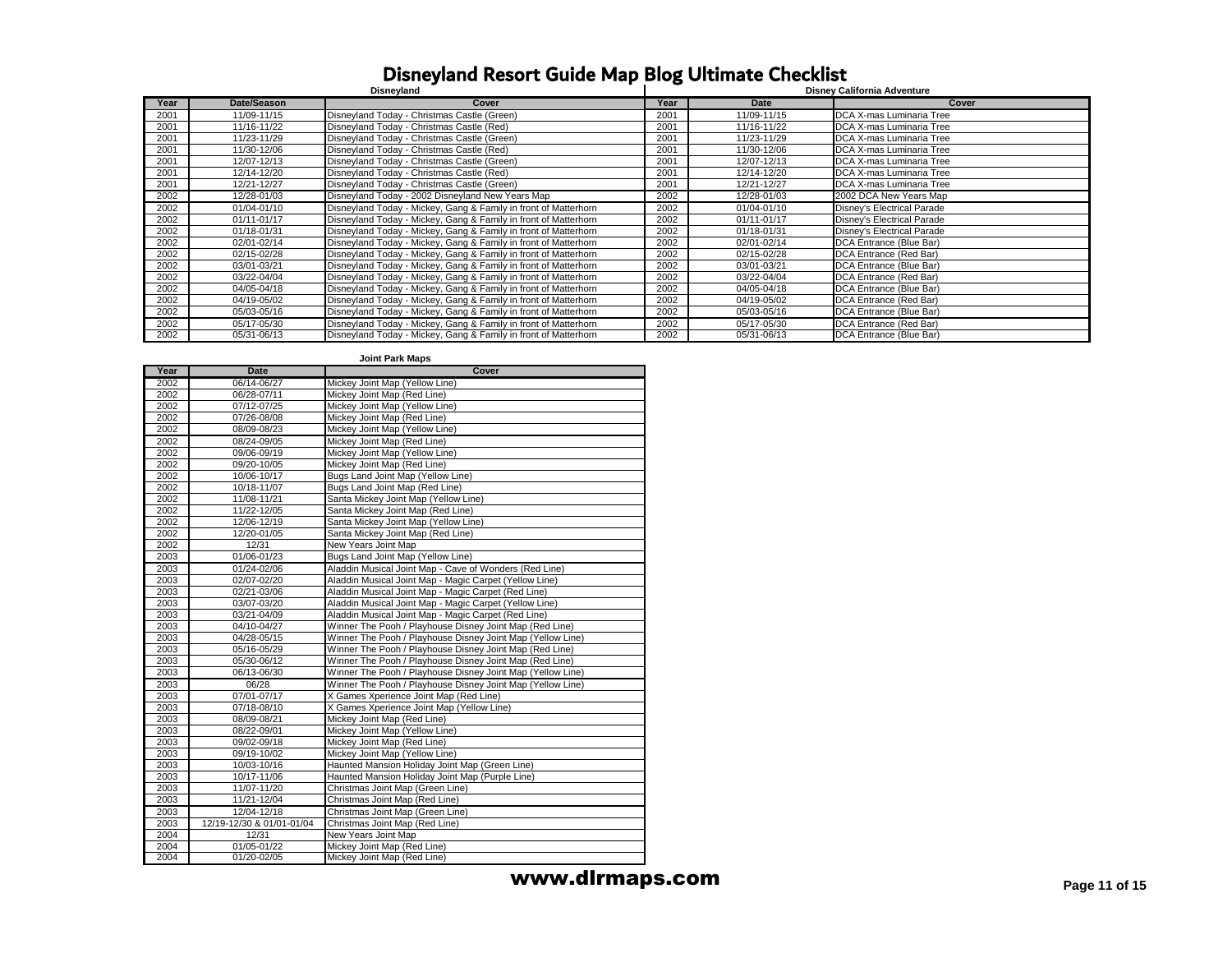#### Disneyland Resort Guide Map Blog Ultimate Checklist **Joint Park Maps**

| Year | Date        | Cover                                      |
|------|-------------|--------------------------------------------|
| 2004 | 02/06-02/22 | Mickey Joint Map (Yellow Line)             |
| 2004 | 02/23-03/04 | Snow White Joint Map (SHINY - Purple Line) |
| 2004 | 03/05-03/18 | Snow White Joint Map (Yellow Line)         |
| 2004 | 03/19-04/01 | Snow White Joint Map (Purple Line)         |
| 2004 | 04/02-04/18 | Snow White Joint Map (Yellow Line)         |
| 2004 | 04/19-05/04 | Snow White Joint Map (Purple Line)         |
| 2004 | 04/29       | Mark and Brian Tower of Terror Map         |
| 2004 | 05/05-05/20 | Tower or Terror Joint Map (Red Line)       |
| 2004 | 05/21-06/03 | Tower or Terror Joint Map (Yellow Line)    |
| 2004 | 06/04-06/17 | Tower or Terror Joint Map (Red Line)       |
| 2004 | 06/18-07/01 | Tower or Terror Joint Map (Yellow Line)    |
| 2004 | 07/02-07/15 | Tower or Terror Joint Map (Red Line)       |
| 2004 | 07/16-07/29 | Tower or Terror Joint Map (Yellow Line)    |

#### **Disneyland Disney California Adventure**

| Year | Code     | Cover                                                     | Year | Code       | Cover                                                |
|------|----------|-----------------------------------------------------------|------|------------|------------------------------------------------------|
| 2004 | No Code  | Snow White Musical (Green) "New" - Tower of Terror Insert | 2004 | No Code    | Tower of Terror w/ car (Yellow) - Snow White Insert  |
| 2004 | No Code  | Snow White Musical (Green) "New" - 50th Mosaic Insert     |      |            |                                                      |
| 2004 | 040827   | Snow White Musical (Green) - Tower of Terror Insert       | 2004 | 040827     | Tower of Terror w/ car (Yellow) - 50th Mosaic Insert |
| 2004 | DL040910 | Snow White Musical (Green)                                | 2004 | DCA040910  | Tower of Terror w/ car (Yellow)                      |
| 2004 | DL041001 | Haunted Mansion - Scare Yourself Silly (Red)              | 2004 | DCA041001  | Tower of Terror - Scare Yourself Silly! (Blue)       |
| 2004 | DL041105 | Magic in the Air Map (Red)                                | 2004 | DCA041105  | Mickey and Minnie Christmas                          |
| 2005 | No Code  | New Years - Tinkerbell                                    | 2005 | No Code    | New Years - Tinkerbell                               |
| 2005 | DL050103 | Snow White Musical (Purple)                               | 2005 | DCA050103  | 75 InspEARrations (Teal)                             |
| 2005 | DL050223 | Matterhorn (Orange)                                       | 2005 | DCA050223  | Condor Flats Air Tours (Orange)                      |
| 2005 | DL050317 | Buzz Lightyear (Green)                                    | 2005 | DCA050317  | JoJo's Circus/Playhouse Disney (Purple)              |
| 2005 | DL050505 | 50th - Parade of Dreams (Gold)                            | 2005 | DCA050505  | 50th - Block Party Bash (Red)                        |
| 2005 | DL050717 | 50th - Walt & Castle 50th Anniversary                     | 2005 | DCA050717  | 50th - Walt & Map 50th Anniversary                   |
| 2005 | DL050715 | 50th - Space Mountain "It's Back"                         | 2005 | DCA050715  | 50th - Turtle Talk w/ Crush                          |
| 2005 | DL050930 | 50th - Space Mountain - Train                             | 2005 | DCA050930  | 50th - Goofy on Tower of Terror                      |
|      |          |                                                           | 2005 | No Code    | 50th - Mickeys Halloween Treat                       |
| 2005 | DL051111 | 50th - Christmas - Small World                            | 2005 | DCA051111  | 50th - Christmas - Tree on Paradise Pier             |
| 2006 | DL051231 | 50th - New Years - Mickey                                 | 2006 | DCA051231  | 50th - New Years - Goofy                             |
| 2006 | DL060103 | 50th - Gold Dumbo Ride                                    | 2006 | DCA060103  | 50th - Monsters Inc Ride (Orange)                    |
| 2006 | DL060317 | 50th - Fireworks Over Castle                              | 2006 | DCA060317  | 50th - Monsters Inc Ride (Blue)                      |
| 2006 | DL060428 | 50th - Flowers & Train Station                            | 2006 | DCA060428  | 50th - Monsters Inc Ride (Purple)                    |
| 2006 | DL060624 | 50th - Pirates 2 Premiere                                 |      |            |                                                      |
| 2006 | DL060626 | 50th - Pirates of the Caribbean                           | 2006 | DCA060626  | 50th - Block Party Bash Cone                         |
| 2006 | DL060905 | 50th - Castle 50th Decorations                            | 2006 | DCA060905  | 50th - Disney Animation                              |
| 2006 | DL060929 | YOMD - Mickey + Minnie Halloween                          | 2006 | DCA060929  | YOMD - Disney Villains Halloween                     |
|      |          |                                                           | 2006 | No Code    | Mickey's Halloween Treat                             |
| 2006 | DL061101 | YOMD - Princess Fantasy Faire                             | 2006 | DCA061101  | YOMD - Soarin Over California                        |
| 2006 | DL061110 | YOMD - Santa's Reindeer Round-up                          | 2006 | DCA061110  | YOMD - Santa's Beach Blast                           |
| 2006 | DL061231 | YOMD - New Years - Mickey / Minnie                        | 2006 | DCA061231  | YOMD - New Years - Mickey / Minnie                   |
| 2007 | DL070108 | YOMD - Rockin' Space Mountain                             | 2007 | DCA070108  | YOMD - Rockin' California Screamin                   |
| 2007 | DL070427 | YOMD - Dumbo's Flight                                     | 2007 | DCA070427  | YOMD - Scully + Child                                |
| 2007 | DL070519 | YOMD - Pirates 3 Premiere                                 |      |            |                                                      |
| 2007 | DL070525 | YOMD - Pirate's Lair (Red)                                | 2007 | DCA070525  | YOMD - Scully w' Kid in Mickey Ears                  |
| 2007 | No Code  | Pirate's Lair Map                                         |      |            |                                                      |
| 2007 | DL070611 | YOMD - Nemo Submarine                                     | 2007 | DCA070611  | YOMD - Talk with Crush                               |
| 2007 | DL070818 | YOMD - Nemo and Submarine                                 | 2007 | DCA070818  | YOMD - High School Musical 2                         |
| 2007 | DL070921 | YOMD - Mickey Halloween Pumpkin                           | 2007 | DCA070921  | YOMD - Tower of Terror Halloween                     |
|      |          |                                                           | 2007 | DCA0710MHT | Mickey's Halloween Treat                             |
| 2007 | DL071101 | YOMD - Pirate's Lair (Blue)                               | 2007 | DCA071101  | YOMD - High School Musical 2 (Green)                 |
| 2007 | DL071116 | YOMD - Snow Covered Castle                                | 2007 | DCA071116  | YOMD - Christmas - Tree on Paradise Pier             |
| 2008 | DL071231 | YOMD - New Years - Mickey                                 | 2008 | DCA071231  | YOMD - New Years - Minnie                            |
| 2008 | DL080107 | YOMD - Jedi Training Camp                                 | 2008 | DCA080107  | YOMD - Snow White 70th Anniversary                   |
| 2008 | DL080314 | YOMD - Finding Nemo (Yellow)                              | 2008 | DCA080314  | YOMD - Pixar Play Parade (Aliens)                    |
| 2008 | DL080411 | YOMD - Matterhorn                                         | 2008 | DCA080411  | YOMD - Soarin Over California                        |
| 2008 | DL080506 | YOMD - Indiana Jones (Bridge)                             | 2008 | DCA080506  | YOMD - Pixar Play Parade (Woody & Buzz)              |
| 2008 | DL080617 | YOMD - Indiana Jones (Ball)                               | 2008 | DCA080617  | YOMD - Tov Story Midway Mania (Red)                  |
| 2008 | DL080902 | YOMD - Monorail (Red)                                     | 2008 | DCA080902  | YOMD - Toy Story Midway Mania (Blue)                 |
| 2008 | DL080926 | YOMD - Goofy Ghost                                        | 2008 | DCA080926  | YOMD - Mickey Ghost                                  |
|      |          |                                                           | 2008 | DCA0810MHT | Mickey's Halloween Treat                             |
| 2008 | DL081103 | <b>Haunted Mansion Holiday</b>                            | 2008 | DCA081103  | Toy Story Mania Characters                           |

#### **www.dlrmaps.com** Page 12 of 15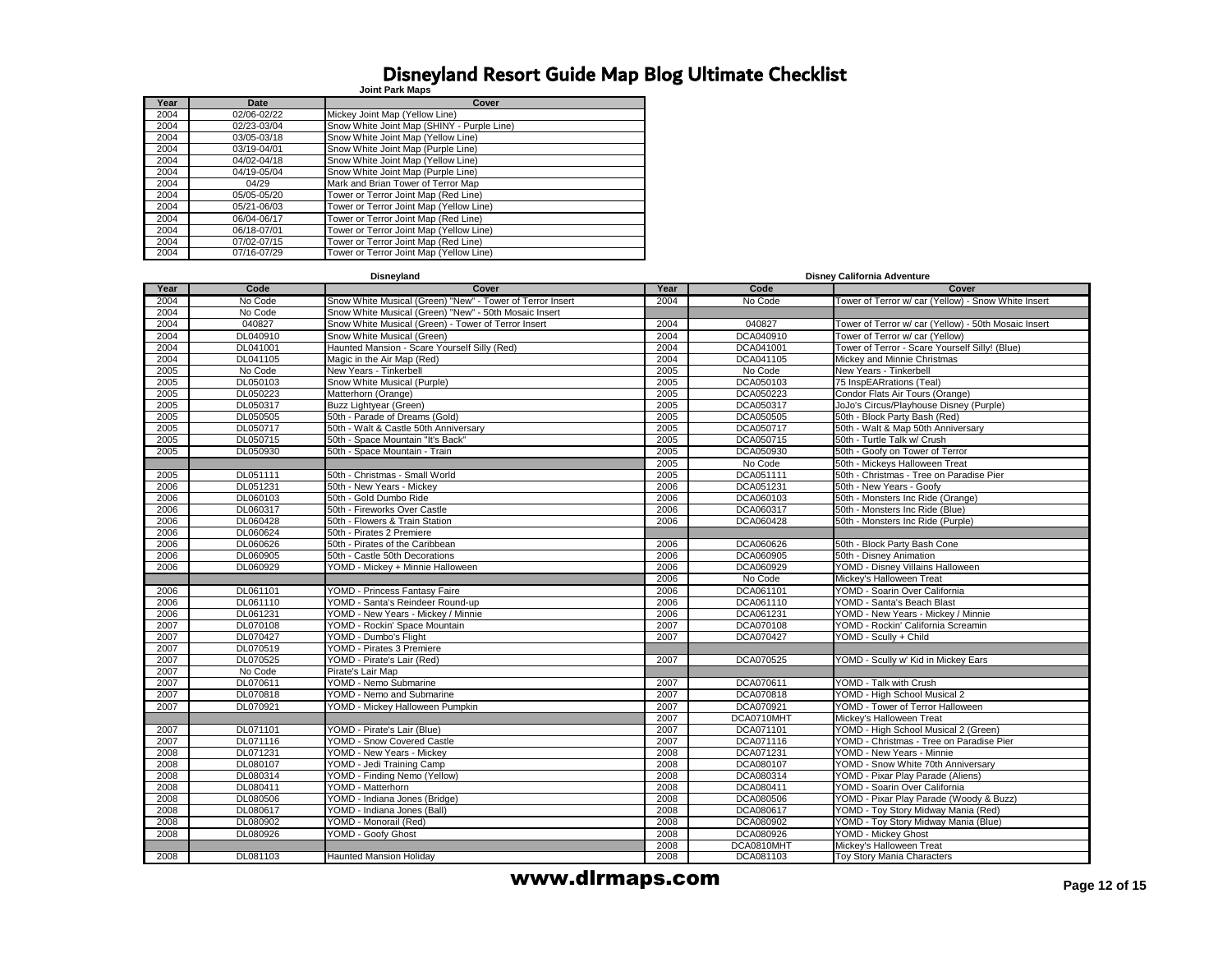|      | Disneyland          |                                                                  |      |                     | <b>Disney California Adventure</b>                                                                |
|------|---------------------|------------------------------------------------------------------|------|---------------------|---------------------------------------------------------------------------------------------------|
| Year | Code                | Cover                                                            | Year | Code                | Cover                                                                                             |
| 2008 | DL081121            | White Castle - Sparkling with Joy                                | 2008 | DCA081121           | <b>Snow Mickey</b>                                                                                |
| 2008 | DL081231            | New Years - Mickey & Minnie (Purple)                             | 2008 | DCA081231           | Vew Years - Mickey & Minnie (Green)                                                               |
| 2009 | DL090105            | Celebrate Today - Mickey (Green)                                 | 2009 | DCA090105           | Celebrate Today - Pluto                                                                           |
| 2009 | DL090403            | Celebrate Today - Minnie                                         | 2009 | DCA090403           | Celebrate Today - Goofy                                                                           |
| 2009 | DLREVENTS-09-10736  | Summer Nightastic                                                | 2009 | DLREVENTS-09-10733  | Summer Nightastic                                                                                 |
| 2009 | DLROPS-09-11613     | Celebrate Today - Mickey (Purple)                                | 2009 | DLROPS-09-11614     | Celebrate Today - Donald                                                                          |
| 2009 | DLROPS-09-11616     | Snow White Witch                                                 | 2009 | DCA090925           | Snow White Queen                                                                                  |
|      |                     |                                                                  | 2009 | DLROPS-09-12935     | Mickey's Halloween Treat                                                                          |
| 2009 | DLROPS-09-13423     | Tiana's Showboat Jubilee                                         | 2009 | DLROPS-09-13423     | Cars Meet & Greet                                                                                 |
| 2009 | DLROPS-09-12548     | Mickey in Snow                                                   | 2009 | DLROPS-09-12549     | Pluto in Snow                                                                                     |
| 2009 | DLROPS-09-14813     | New Years - Neon Mickey & Minnie                                 | 2009 | DLROPS-09-14814     | Vew Years - Neon Donald & Daisy                                                                   |
| 2010 | DLROPS-09-14700     | Safari Mickey and Pluto                                          | 2010 | DLROPS-09-14701     | Safari Goofy                                                                                      |
| 2010 | DLROPS-10-15473     | Safari Mickey and Pluto w/ Captain EO                            |      |                     |                                                                                                   |
| 2010 | DLROPS-10-13415     | Safari Mickey and Pluto w/ Food and Wine Festival                |      |                     |                                                                                                   |
| 2010 | DLROPS-10-13417     | Safari Mickey and Pluto w/ Summer                                | 2010 | DLROPS-09-13418     | Safari Goofy w/ World of Color Coming Up                                                          |
| 2010 | DLROPS-10-13419     | Fantasmic                                                        | 2010 | DLROPS-09-13420     | World of Color - Crush                                                                            |
| 2010 | DLROPS-10-16668     |                                                                  | 2010 | DLROPS-10-16518     |                                                                                                   |
|      |                     | 55th Anniversary - Dumbo (Silver)                                | 2010 | DLROPS-10-16734     | World of Color - Crush (55th Anniversary)<br>World of Color - Crush w/ WOC Viewing Options Inside |
|      |                     |                                                                  |      |                     |                                                                                                   |
| 2010 | DLROPS-09-13421     | Celebrate! A Street Party (Goofy)                                | 2010 | DLROPS-09-13422     | World of Color - Crush w/ Closed Hollywood Street                                                 |
|      |                     |                                                                  | 2010 | DLROPS-09-13422     | World of Color - Princess                                                                         |
| 2010 | DLROPS-09-13430     | Snow White Witch                                                 | 2010 | DLROPS-09-13431     | Snow White Queen (Orange)                                                                         |
|      |                     |                                                                  | 2010 | DLROPS-09-13431     | Snow White Queen (Green)                                                                          |
| 2010 | DLROPS-09-15044     | Mickey's Halloween Party                                         |      |                     |                                                                                                   |
| 2010 | DLROPS-09-13411     | Celebrate! A Street Party (Goofy)                                | 2010 | DLROPS-09-13412     | World of Color - Crush w/ Maliboomer gone                                                         |
| 2010 | DLROPS-09-13433     | Mickey in Snow                                                   | 2010 | DLROPS-09-14974     | Pluto in Snow (Gold)                                                                              |
|      |                     |                                                                  | 2010 | DLROPS-09-14974     | Pluto in Snow (Blue)                                                                              |
| 2010 | DLROPS-09-16519     | New Years - Mickey                                               | 2010 | DLROPS-09-16520     | New Years - Minnie                                                                                |
| 2011 | DLROPS-09-13428     | Safari Mickey and Pluto (Yellow Logo)                            | 2011 | DLROPS-09-13429     | Safari Goofy (Orange Logo)                                                                        |
|      |                     |                                                                  | 2011 | DLROPS-09-13429     | Safari Goofy (Yellow Logo - Paradise Pier Park Closed)                                            |
| 2011 | DLROPS-10-17330     | Safari Mickey and Pluto (Yellow/White Logo - Pirates)            | 2011 | DLROPS-10-17329     | Safari Goofy (Orange/Yellow Logo - Pixar Pals)                                                    |
| 2011 | DLROPS-10-17335     | Pirates 4 Premiere                                               |      |                     |                                                                                                   |
|      |                     |                                                                  | 2011 | DLROPS-10-17333     | Safari Goofy (Yellow/White Logo - Coming Soon)                                                    |
| 2011 | DLROPS-10-17332     | Star Tours 3D                                                    | 2011 | DLROPS-10-17331     | The Little Mermaid (Orange Logo)                                                                  |
|      |                     |                                                                  | 2011 | DLROPS-10-20394     | The Little Mermaid (White/Orange Logo)                                                            |
| 2011 | DLROPS-10-17337     | Star Tours 3D                                                    | 2011 | DLROPS-10-17336     | The Little Mermaid (Orange Logo - Main Entrance Change)                                           |
| 2011 | DLROPS-10-17344     | Cruella Deville Apple                                            | 2011 | DLROPS-10-17343     | Ursula Apple                                                                                      |
| 2011 | DLROPS-10-17346     | Mickey's Halloween Party                                         |      |                     |                                                                                                   |
| 2011 | DLROPS-10-17339     | Star Tours 3D                                                    | 2011 | DLROPS-10-17338     | The Little Mermaid (Light to Dark Orange Logo)                                                    |
| 2011 | DLROPS-10-17348     | Mickey - Let it snow!                                            | 2011 | DLROPS-10-17347     | Goofy - 'Tis the season!                                                                          |
| 2011 | DLROPS-10-17342     | New Years - Mickev                                               | 2011 | DLROPS-10-17340     | New Years - Minnie                                                                                |
| 2012 | DLROPS-11-21629     | Star Tours 3D (Darth Vader)                                      | 2012 | DLROPS-11-21630     | The Little Mermaid (Orange Logo)                                                                  |
| 2012 | DLROPS-11-21629     | Star Tours 3D (Darth Vader) - Expanded Jolly Holiday Bakery Desc | 2012 | DLROPS-11-21630     | The Little Mermaid (Orange Logo) - Remove Elec from Page                                          |
|      |                     |                                                                  | 2012 | DLROPS-11-21630     | The Little Mermaid (Orange Logo) - Mad T Logo                                                     |
|      |                     |                                                                  | 2012 | No Code             | Media Day (Story Tellers Statue)                                                                  |
| 2012 | DLROPS-11-21629     | Soundsational Parade (With Typos)                                | 2012 | DLROPS-12-20059     | Cars Land                                                                                         |
| 2012 | DLROPS-11-21629     | Matterhorn                                                       |      |                     |                                                                                                   |
| 2012 | DLROPS-11-21629     | Matterhorn (with PFF and MMY removed)                            |      |                     |                                                                                                   |
| 2012 | DLROPS-11-21629     | <b>Haunted Mansion Holiday</b>                                   | 2012 | No Code             | Frankenweenie: The Art of Exhibition                                                              |
| 2012 | DLROPS-10-17346     | Mickey's Halloween Party                                         |      |                     |                                                                                                   |
| 2012 | DLROPS-11-21629     | Matterhorn (with Haunted Mansion Holiday)                        | 2012 | DLROPS-12-20059     | Cars Land (with beige insert)                                                                     |
| 2012 | DLROPS-11-21629     | Mickey - Just Got Merrier!                                       | 2012 | DLROPS-12-20059     | Santa Mater and Tractor Reindeers                                                                 |
| 2013 | DLROPS-11-21629     | <b>Mickey Mouse</b>                                              | 2013 | DLROPS-12-20059     | ightning McQueen                                                                                  |
| 2013 | No Code             | <b>Disney Princesses</b>                                         |      |                     |                                                                                                   |
| 2013 | DLP-0513-ENG        | Mickey and the Magical Map                                       | 2013 | <b>DCA-0513-ENG</b> | Mater in Cars Land                                                                                |
| 2013 | <b>DLP-0913-ENG</b> | Haunted Mansion Holiday                                          | 2013 | DCA-0913-ENG        | Tower of Terror                                                                                   |
| 2013 | DLP-0913-MHP-ENG    | Mickey's Halloween Party                                         |      |                     |                                                                                                   |
| 2013 | DLP-110113-ENG      | Mickey and the Magical Map                                       | 2013 | DCA-110113-ENG      | Mater in Cars Land                                                                                |
| 2013 | DLP-111213-ENG      | Snow Covered Castle                                              | 2013 | DCA-111213-ENG      | Cars Land Holiday                                                                                 |
| 2014 | DLP-010714-ENG      | <b>Walt &amp; Mickey - Partners Statue</b>                       | 2014 | DCA-010714-ENG      | Family in Cars Land                                                                               |
| 2014 | DLP-032814-ENG      | Big Thunder Mountain                                             | 2014 | DCA-032814-ENG      | Mickey's Fun Wheel                                                                                |
| 2014 | DLP-061314-ENG      | Splash Mountain                                                  | 2014 | DCA-061314-ENG      | World of Color                                                                                    |
| 2014 | DLP-091214-ENG      | Haunted Mansion Holiday                                          | 2014 | DCA-091214-ENG      | <b>Tower of Terror</b>                                                                            |
| 2014 | DLP-092614-MHP-ENG  | Mickey's Halloween Party                                         |      |                     |                                                                                                   |
| 2014 | DLP-110114-ENG      | Haunted Mansion Holiday (Night)                                  | 2014 | DCA-110114-ENG      | World of Color                                                                                    |
| 2014 | DLP-111314-ENG      | Snow Covered Castle                                              | 2014 | DCA-111314-ENG      | Holiday Trolley and Tree                                                                          |
|      |                     |                                                                  |      |                     |                                                                                                   |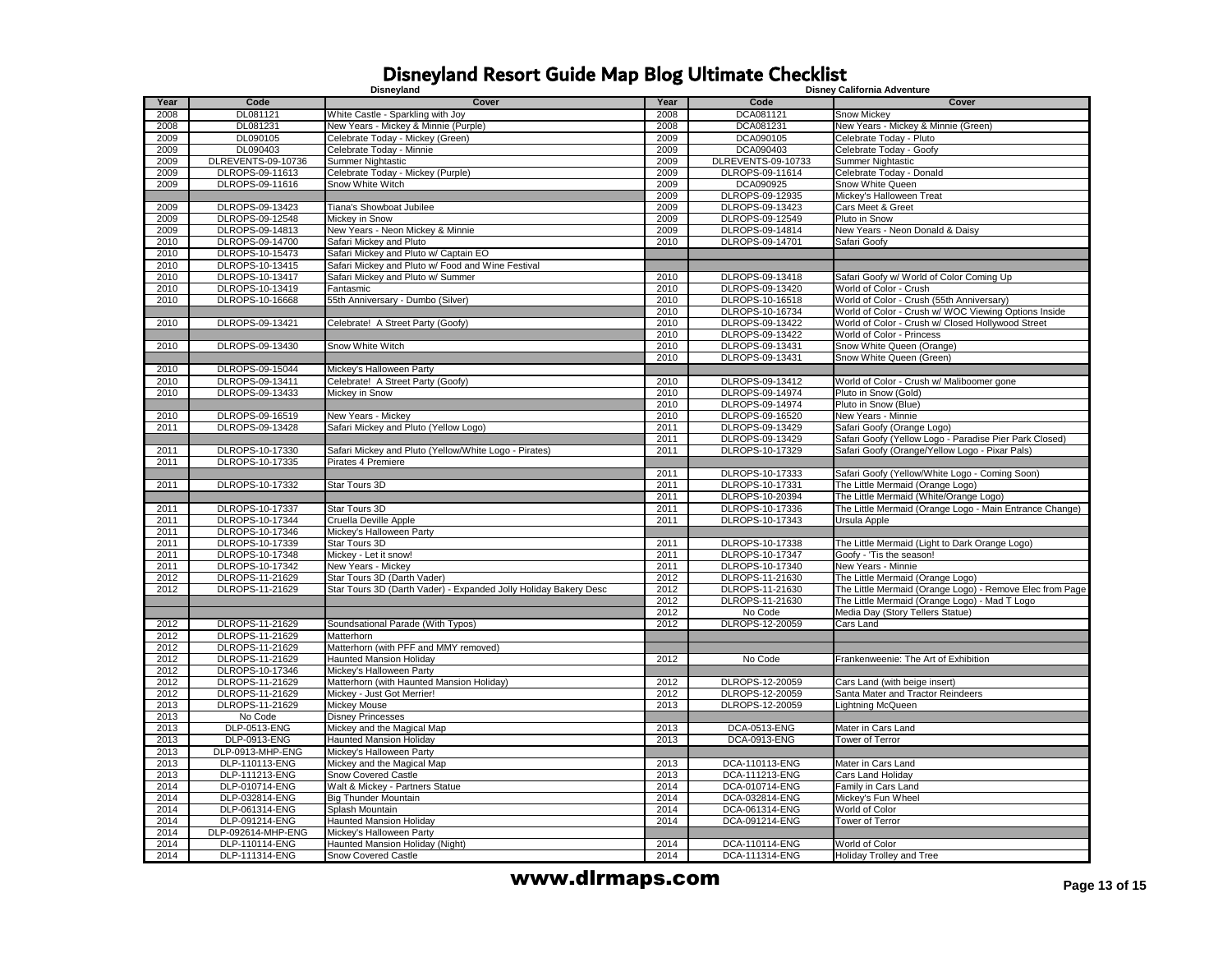|              |                                                          | <b>Disneyland</b>                                                    |              |                                                          | <b>Disney California Adventure</b>                         |
|--------------|----------------------------------------------------------|----------------------------------------------------------------------|--------------|----------------------------------------------------------|------------------------------------------------------------|
| Year         | Code                                                     | Cover                                                                | Year         | Code                                                     | Cover                                                      |
| 2015         | DLP-010715-ENG                                           | Fantasmic                                                            | 2015         | DCA-010715-ENG                                           | Frozen Fun                                                 |
| 2015         | DLP-040315-ENG                                           | Splash Mountain                                                      | 2015         | DCA-031315-ENG                                           | Frozen Fun (Grizzley Peak Open)                            |
|              |                                                          |                                                                      | 2015         | DCA-051615-ENG                                           | Radiator Springs Racers                                    |
| 2015         | DLP-052215-ENG                                           | Paint The Night (Cars)                                               | 2015         | DCA-052215-ENG                                           | <b>Norld of Color</b>                                      |
| 2015         | DLP-040315-ENG                                           | Paint The Night (Cars - added FP to Haunted Mansion) - Out June 3rd  | 2015         | DCA-051615-ENG                                           | World of Color (Removed Celebrate from title)              |
| 2015         | DLP-071715-ENG                                           | Walt's Dedication Speech (60th Birthday Map)                         | 2015         | DCA-071715-ENG                                           | Carathay Circle Theatre (60th Birthday Map)                |
| 2015         | DLP-071815-ENG                                           | Paint The Night (Cars)                                               | 2015         | DCA-071815-ENG                                           | <b>Norld of Color</b>                                      |
| 2015         | Guidemap_DLP_Halloween                                   | <b>Haunted Mansion Holiday</b>                                       | 2015         | DCA-071815-ENG                                           | Tower of Terror (At Night)                                 |
| 2015         | DLP-092614-MHP-ENG                                       | Mickey's Halloween Party                                             |              |                                                          |                                                            |
| 2015         | DLP-110215-ENG                                           | Paint The Night (Tinkerbell)                                         | 2015         | DCA-110215-ENG                                           | World of Color (Mickey's Fun Wheel w/ Fire)                |
| 2015         | DLP-110215-ENG                                           | Small World Holiday                                                  | 2015         | DCA-111315-ENG                                           | Cars Land Holiday                                          |
| 2015         | DLP-110215-ENG                                           | Small World Holiday (Star Wars SOTF added)                           |              |                                                          |                                                            |
| 2016         | DLP-010716-ENG                                           | Chewbacca                                                            | 2016         | DCA-110716-ENG                                           | Mater                                                      |
| 2016         | DLP-011116-ENG                                           | Chewbacca (Big Thunder Ranch Closed)                                 | 2016         | DCA-011916-ENG                                           | Mater (Luigi's Rollikin' Roadsters added)                  |
| 2016         | DLP-040316-ENG                                           | Storm Trooper - Red                                                  |              |                                                          |                                                            |
|              |                                                          |                                                                      | 2016         | DCA-041816-ENG                                           | Mater (Yellow Top)                                         |
| 2016         | DLP-052716-ENG                                           | Kylo Ren                                                             | 2016         | DCA-052716-ENG                                           | Elsa                                                       |
| 2016         | DLP-06116-ENG                                            | Kylo Ren                                                             | 2016         | DCA-061716-ENG                                           | Elsa                                                       |
| 2016         | DLP-090616-ENG                                           | Chewbacca (Blue Background)                                          | 2016         | DCA-091616-EMG                                           | Soarin' Over the World                                     |
| 2016         | DLP-090616-ENG                                           | Haunted Mansion Holiday                                              | 2016         | No Code                                                  | Twilight Zone Tower of Terror                              |
| 2016         | DLP-092316-MHP-ENG                                       | Mickey's Halloween Party                                             |              |                                                          |                                                            |
| 2016         | DLP-110116-ENG                                           | Haunted Mansion Holiday                                              | 2016         | DCA-110116-ENG                                           | Twilight Zone Tower of Terror                              |
| 2016         | DLP-111016-ENG                                           | Snow Covered Castle                                                  | 2016         | DCA-111016-ENG                                           | World of Color - Season of Light                           |
| 2016         | DLP-111816-ENG                                           | Snow Covered Castle (different AP ad on back)                        | 2016         | DCA-111816-ENG                                           | World of Color - Season of Light (different AP ad on back) |
| 2017         |                                                          | DLP-111816-ENG 01/09-01/17 Chewbacca (Star Wars Season of the Force) | 2017         | DCA-011816-ENG 01/09-01/19                               | World of Color                                             |
| 2017         | DLP-111816-ENG 01/20-03/16 Electrical Parade Pete Dragon |                                                                      | 2017         | DCA-011816-ENG 01/20-03/16                               | Elsa                                                       |
| 2017         | DLP-111816-ENG 03/17-05/25 Electrical Parade Pete Dragon |                                                                      | 2017         | DCA-011816-ENG 03/17-05/25                               | Elsa                                                       |
| 2017         | DLP-052717-ENG 05/26-07/16                               | Electrical Parade Pete Dragon                                        | 2017         | No Code 05/26-07/16                                      | Guardians of the Galaxy Tower w/ Racoon                    |
| 2017         | DLP-071717-ENG 07/17-07/28                               | Fantasmic (Mickey)                                                   | 2017         | DCA-071717-ENG 07/17-07/28                               | Guardians of the Galaxy Tower w/ Racoon                    |
| 2017         | DLP-072917-ENG 07/29-08/20                               | Fantasmic (Mickey)                                                   | 2017         | DCA-072917-ENG 07/29-08/20                               | Guardians of the Galaxy Tower w/ Racoon                    |
| 2017         | DLP-082117-ENG 08/21-09/10                               | Fantasmic (Mickey vs Dragon)                                         | 2017         | DCA-091117-ENG 09/11-09/14                               | Guardians of the Galaxy Tower w/ Racoon                    |
| 2017         | DLP-091517-ENG 09/15-10/31                               | <b>Haunted Mansion Holiday</b>                                       | 2017         | DCA-091517-ENG 09/15-10/31                               | Vampire Mater                                              |
| 2017         | DLP-092017-MHP-ENG                                       | Mickey's Halloween Party                                             |              |                                                          |                                                            |
| 2017         | DLP-110117-ENG 11/01-11/09                               | Mark Twain                                                           | 2017         | DCA-110117-ENG 11/01-11/09                               | Guardians of the Galaxy Tower                              |
| 2017         | DLP-110117-ENG 11/10-01/17                               | It's a Small World Holiday                                           | 2017         | DCA-110117-ENG 11/10-01/17                               | Cars Land Hubcap Tree                                      |
| 2018         | DLP-011818-ENG 01/08-03/17                               | <b>Pretzel Girl</b>                                                  | 2018         | DCA-010818-ENG 01/08-01/25                               | Bov with Ears                                              |
|              |                                                          |                                                                      | 2018         | DCA-012618-ENG 01/26-02/18                               | Mulan Lunar New Year                                       |
|              |                                                          |                                                                      | 2018         | DCA-021918-ENG 02/19-03/17                               | Cars Ride                                                  |
| 2018         | DLP-031618-ENG 03/18                                     | Chewbacca                                                            |              |                                                          |                                                            |
| 2018         | DLP-031618-ENG 03/18-04/12 Pretzel Girl                  |                                                                      | 2018         | DCA-031618-ENG 03/18-04/12                               | Food & Wine Festival                                       |
| 2018         | DLP-041318-ENG 04/13-06/22                               | Pixar Fest (Nemo & Dory)                                             | 2018         | DCA-041318-ENG 04/13-06/22                               | Pixar Fest (Woody & Buzz)                                  |
| 2018         | DLP-062318-ENG 06/23-09/06 Pixar Fest (Coco Fireworks)   |                                                                      | 2018         | DCA-062318-ENG 06/23-09/06                               | Pixar Fest (Pixar Pier Loop Sign)                          |
| 2018         | DLP-090718-ENG 09/07-10/31                               | Mickey Pumpkin                                                       | 2018         | DCA-090718-ENG 09/07-10/31                               | Vampire Mater                                              |
| 2018         | DLP-091918-MHP-ENG                                       | Mickey's Halloween Party                                             |              |                                                          |                                                            |
| 2018         | DLP-110118-ENG 11/01-11/08                               | Mickey & Minnie on Main Street                                       | 2018         | DCA-110118-ENG 11/01-11/08                               | Pixar Pier Loop Sign                                       |
| 2018         | DLP-110918-ENG 11/09-01/06                               | <b>Snow Castle</b>                                                   | 2018         | DCA-110918-ENG 11/09-01/06                               | Mickey & Minnie on Buena Vista Street Tree                 |
| 2019         | DLP-010719-ENG 01/07-01/24                               | Train                                                                | 2019         | DCA-010719-ENG 01/07-01/24                               | Pixar Pier Loop Sign                                       |
| 2019<br>2019 | DLP-012519-ENG 01/25-02/17<br>DLP-021819-ENG 02/18-02/28 | Get Your Ears On (Minnie & Mickey on Float)<br>Mickey on Float       | 2019<br>2019 | DCA-012519-ENG 01/25-02/17<br>DCA-021819-ENG 02/18-02/28 | Mulan Lunar New Year<br>Guardians of the Galaxy            |
|              | DLP-030119-ENG 03/01-04/26                               | Small World Projection Show                                          |              | DCA-030119-ENG 03/01-04/21                               | Food & Wine Festival                                       |
| 2019<br>2019 | DLP-050119-ENG 04/27-04/30 Mickey Toy Float              |                                                                      | 2019<br>2019 | DCA-042219-ENG 04/22-04/30                               | Pixar Pal-A-Round                                          |
| 2019         | DLP-053119-ENG 05/31-07/10                               | Millennium Force Ride                                                | 2019         |                                                          | Donald & Instruments                                       |
| 2019         | DLP-071119-ENG 07/11-09/05                               |                                                                      | 2019         | DCA-050119-ENG 05/01-06/06<br>DCA-060719-ENG 06/07-07/10 |                                                            |
|              |                                                          | Millennium Force Ride                                                | 2019         | DCA-090319-ENG 09/03-09/05                               | Tale of the Lion King<br>Inside Out Ride                   |
| 2019         | DLP-090619-ENG 09/06-10/31 Mickey & Minnie with Pumpkin  |                                                                      | 2019         | DCA-090619-ENG 09/06-10/31                               | CoCo Festival                                              |
|              |                                                          |                                                                      | 2019         | DCA-091719-OBB                                           | Oogie Boogie Bash 2019                                     |
| 2019         |                                                          | DLP-110119-ENG 11/01-11/07 Haunted Mansion Holiday Pumpkin Scarecrow | 2019         | DCA-110119-ENG 11/01-11/07                               | Marvel Hero                                                |
| 2019         | DLP-110819-ENG 11/08-01/06 Snow Castle                   |                                                                      | 2019         | DCA-110819-ENG 11/08-01/06                               | World of Color Holiday Version                             |
| 2020         | DLP-110120-ENG 01/07-01/16 Chewbacca in Galaxy's Edge    |                                                                      | 2019         | DCA-010720-ENG 01/07-01/16                               | Groot in front of Guardians of the Galaxy                  |
| 2020         | DLP-111720-ENG 01/17-02/09 Rise of the Resistance        |                                                                      | 2020         | DCA-011720-ENG 01/17-02/09                               | Mickey & Minnie Lunar New Year                             |
| 2020         | DLP-021020-ENG 02/10-02/27                               | Rise of the Resistance                                               | 2020         | DCA-021020-ENG 02/10-02/27                               | Pixar Pier Loop Sign                                       |
| 2020         | DLP-022820-ENG 02/28-03/13                               | Magic Happens Parade                                                 | 2020         | DCA-022820-ENG 02/28-03/13                               | Food & Wine Festival                                       |
| 2020-21      | 03/14/20-04/29/21                                        | <b>CLOSED TO DUE COVID-19</b>                                        | 2020-21      | 03/14/20-04/29/21                                        | <b>CLOSED TO DUE COVID-19</b>                              |
| 2021         | DLP-043021-ENG 04/30-06/03                               | Castle                                                               | 2021         | DCA-043021-ENG 04/30-06/03                               | Pixar Pier Loop Sign                                       |
| 2021         | DLP-060421-ENG 06/04-06/30 Castle                        |                                                                      | 2021         | DCA-060421-ENG 06/04-06/30 Avengers Campus (Night)       |                                                            |
|              |                                                          |                                                                      |              |                                                          |                                                            |

#### **www.dlrmaps.com** Page 14 of 15